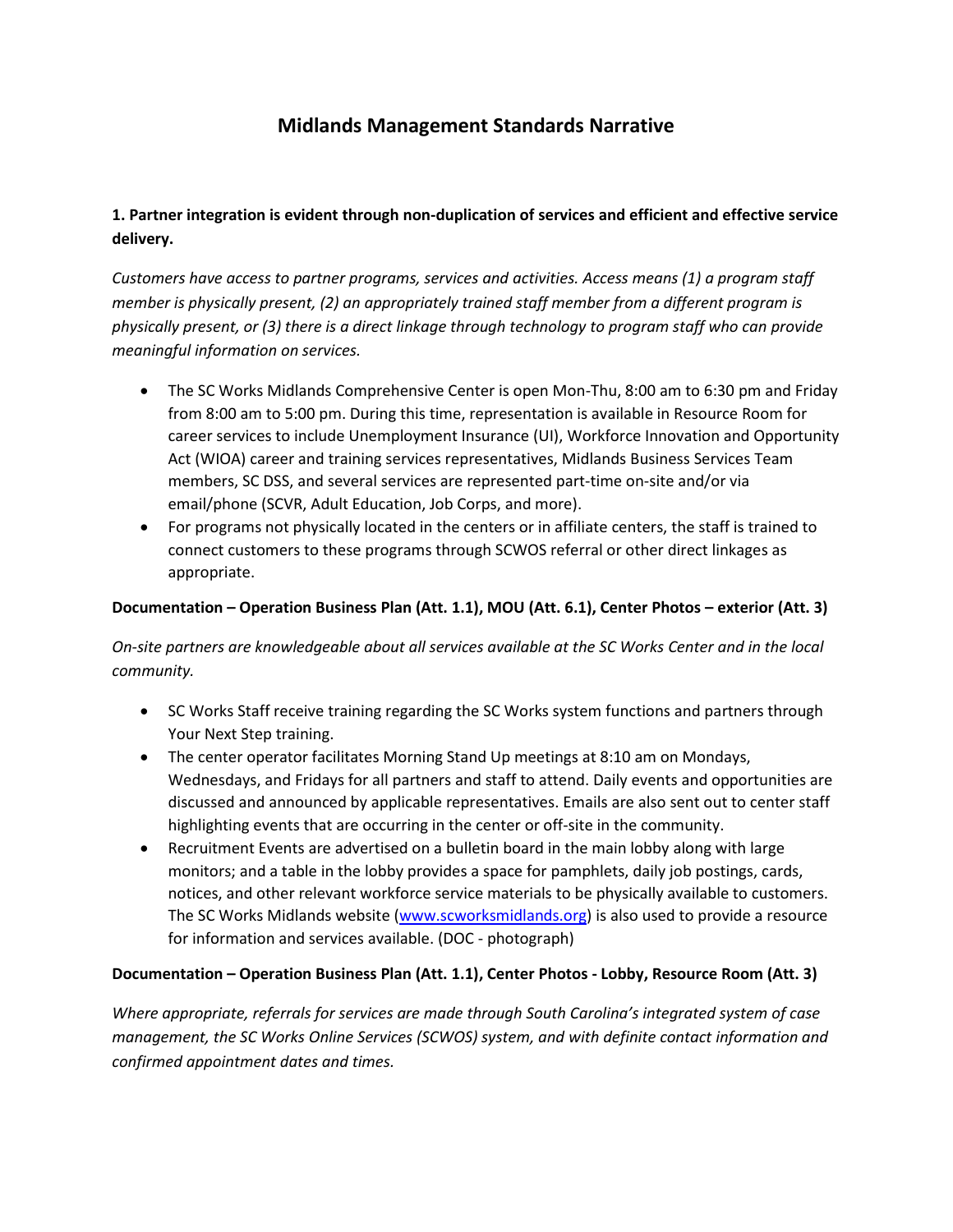There is an established Referral Process, as required by the MOU, WIOA law, and State Instruction 20-14 and Midlands Instruction 21-02 which all core partners assisted in developing. There is a Standard Operating Procedure (SOP) that addresses the procedures required by partners.

#### **Documentation –Operation Business Plan - Staff Training and Development Page 17 (Att. 1.1)**

*When customers need to speak with more than one staff person, subsequent WIOA, WP, TAA, JVSG, and RESEA staff have access to the customer's basic information through the State database (SCWOS).*

 All SC Works customers are registered as users in SCWOS upon the first visit to the center. These listed and other appropriate partners have access to SCWOS and can view customers' information as needed. All computers in the center are set to load this website as well as SCWOS upon opening a web browser.

*An integrated and unified approach to the workforce system is presented to the public through conformity to SC Works brand standards in signage, greetings, and public facing documents.*

 All signage and branding for the center are presented as SC Works Midlands and a proud partner of the American Job Center network (AJC). Signs are visible around the building (inside and outside), and all outreach materials (documents, business cards, website, displays, etc.) are compliant.

# **Documentation – Center Photo – exterior (Att. 3), SC Works – Midlands ID badge (Att. 6.2), Hiring event/publication examples (Att. 9.5, 9.6)**

*SC Works Center will maintain and publish a single, unified monthly schedule of events and workshops.*

 The SC Works Midlands unified calendar is published each month at [https://www.scworksmidlands.org/workshops,](https://www.scworksmidlands.org/workshops) distributed through social media, and email.

### **Documentation – Workshop Calendar (Att. 6.3), Website (Att. 4)**

# **2. The management structure is clear, as are the roles and responsibilities of the partners at the SC Works center as they relate to the management and governance of the center.**

*The LWDA has a current SC Works Operational Plan.*

Yes. Updated and distributed. (DOC – Operational plan)

#### **Documentation – Operation Business Plan (Att. 1.1)**

*An SC Works Manager is the single point of contact for the center and has clearly defined roles and responsibilities including:*

*Coordinating activities on a daily basis Providing functional oversight to all staff, within the confines of each program and agency requirements*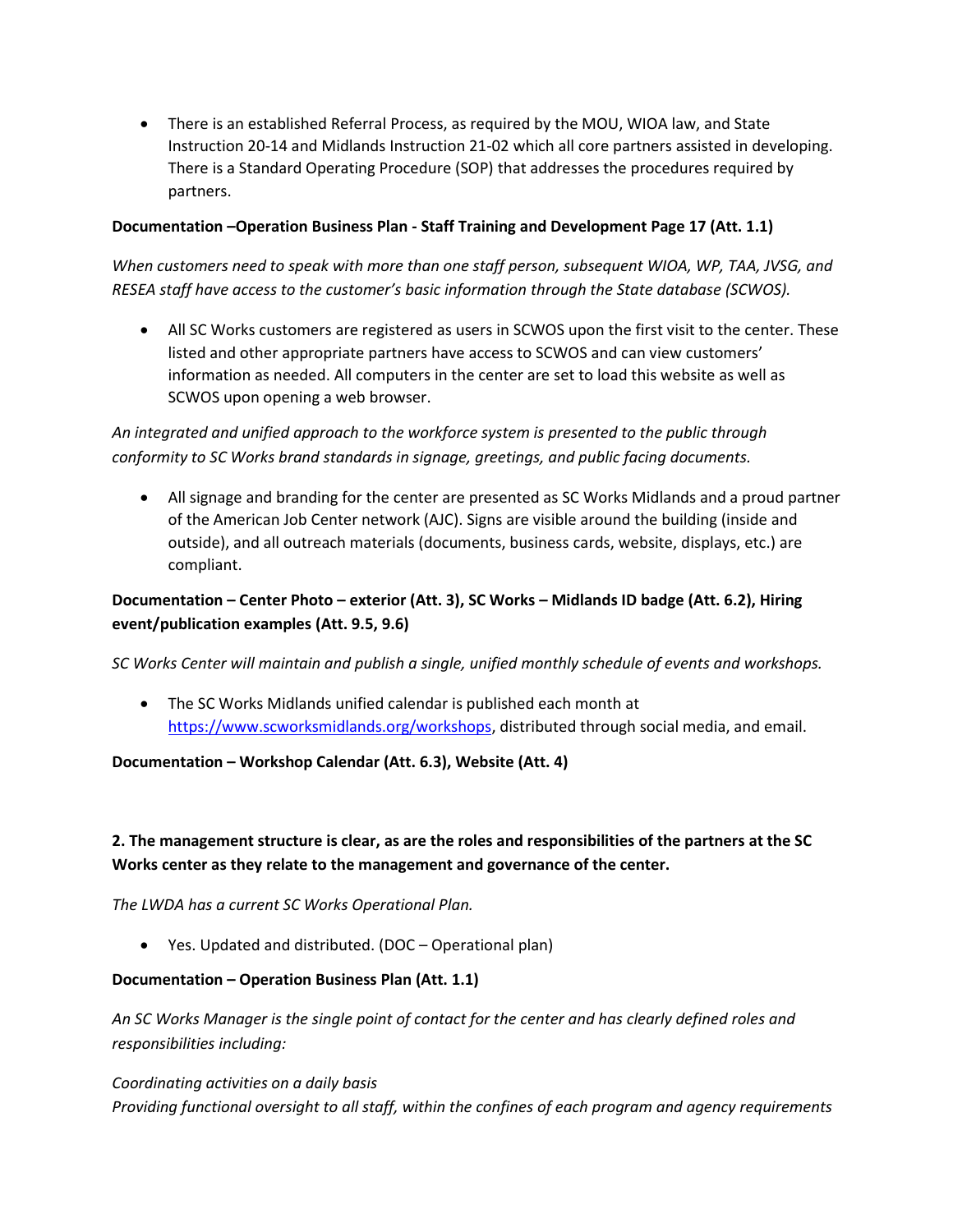### *and goals Serving as a point of contact for center information/data, and Assuring accountability for overall goals and objectives of the SC Works Center*

 The Midlands System Operator (OSO) has the responsibility and accountability for the above. From the Morning Stand Up, to training events, management meetings and touring the facility regularly, and speaking with all staff, the Operator is recognized as the functional leader of the facility, and a willing partner in assisting all to reach goals. This structure is set by MWDB policy and executed through a defined contract with a competitively procured provider.

# **Documentation – Operation Business Plan (Att. 1.1), Midlands Instruction 17-06 (Att. 1.2), Equus Workforce Solutions Contract**

# **3. SC Works Centers staff is provided training and professional development opportunities.**

*Upon hire staff are trained in the following areas:*

*Functional work areas, customer service and workforce development Greeters are trained to greet customers as they enter the center or as they wait in line WIOA, Wagner-Peyser, TAA, and JVSG case managers complete Career Development Facilitator training, or similar case management training, within 18 months of hire or prior to employment. Resource room staff are trained in customer service and can demonstrate knowledge about the full range of center and workforce system resources.*

- Each agency and partner provides appropriate training for their staff as related to the functional work areas, customer service, and workforce development as it related to their role and services. Additionally, the Operator provides SC Works Midlands specific training in these and additional areas, as well as coordinating the state Your Next Step training participation. Staff that serves in a greeter, or front of the house role, receive instruction from the Operator with regard to how to receive customers and direct them for sign-in and next steps.
- WIOA staff is required by the MWDB to have staff complete CDF training within 18 months or sooner through the service contracting process. The MWDB strongly encourages partners to follow this as a best practice as well.
- Resource room staff receives training in appropriate areas to include customer service and SC Works programs through the agency they work for, the Your Next Step Training, as well as the Operator when necessary.

*Existing DEW, WIOA and partner staff have completed the SC Works Your Next Steps training program, and DEW, WIOA and partner staff are enrolled within one month of hire.*

 The Midlands Center Operator has oversight of the center staff and the SC Works Your Next Steps training registration and facilitation. Working with the SC DEW Special Initiatives Coordinator, the Operator ensures compliance, registration, and progress.

*The SC Works center provides ongoing LWDA-related training and team building to enhance communication across partners and facilitate cross training.*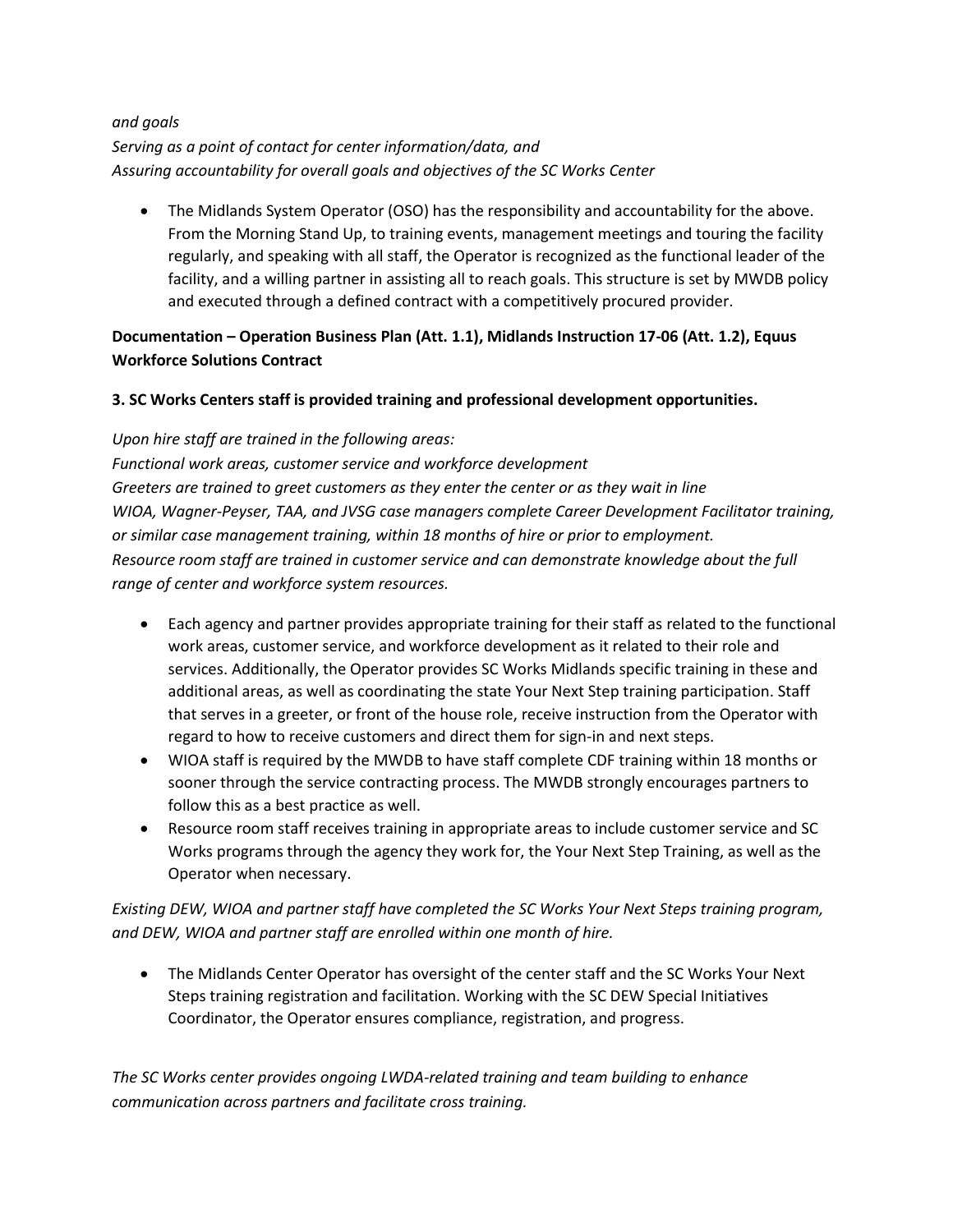- In addition to the above, events such as Morning Stand Up contribute to sharing across all levels.
- Quarterly/Monthly Partner Meetings coordinated and hosted by the Operator provide training and the opportunity for partners to spotlight their program to all attendees.
- Partner organizations contribute to the resources found on the midlandsworks.org website for job seekers with links to organization resources and special events on the scrolling board at the top of the site.
- The Midlands Business Services Team also functions as a partner-based group and provides training across programs.
- The Operator and staff are encouraged to provide and participate in center team building events that will enhance partnerships

**Documentation – Operational Business Plan (Page 16) (Att. 1.1), EO Training (Att. 6.7), Center Communication (6.11)**

### **4. The SC Works Center is accountable for results.**

*The SC Works centers use the SCWOS Greeter to monitor utilization of services and center traffic.*

 All SC Works Midlands Centers utilize the SCWOS VOS Greeter function for center sign-in. Selfservice Kiosks are provided to streamline check-in for customers, or staff assistance is also available.

*There is a method of assessing center-wide effectiveness including customer satisfaction, physical and programmatic accessibility, and continuous improvement.*

 Various tools are implemented to measure success and failure. Chief among them are customer surveys. The survey tool is available online and as a card in each center. Monitoring by SCDEW and Midlands Workforce Development Board (MWDB) are conducted annually and provide direct feedback to the centers on the effectiveness of our One-Stop delivery system. The Committee of the MWDB also tracks several data points of area services delivery, KPIs, and Federal performance standards.

*SC Works Center management examines its cost structure and looks for ways to operate as efficiently as possible in a cost effective manner.*

 The MWDB staff analyzes and evaluates center costs (monthly, quarterly, and annually), and engages the Operator in discussions regarding operations of the centers, as well as best practices (including all partners) to eliminate inefficacies or potential duplication of services. Using WIOA regulations as the framework and reference guide, as well as other government manuals, the MOU process identifies partners and their services that can be effective in the center system. Core partners participate through the infrastructure cost-sharing agreement and review the center operations every Spring.

**Documentation –Center Photos (Att. 3), MOU (Att. 6.1), MWDB reports (Att. 6.8), Customer Survey (Att. 6.4)**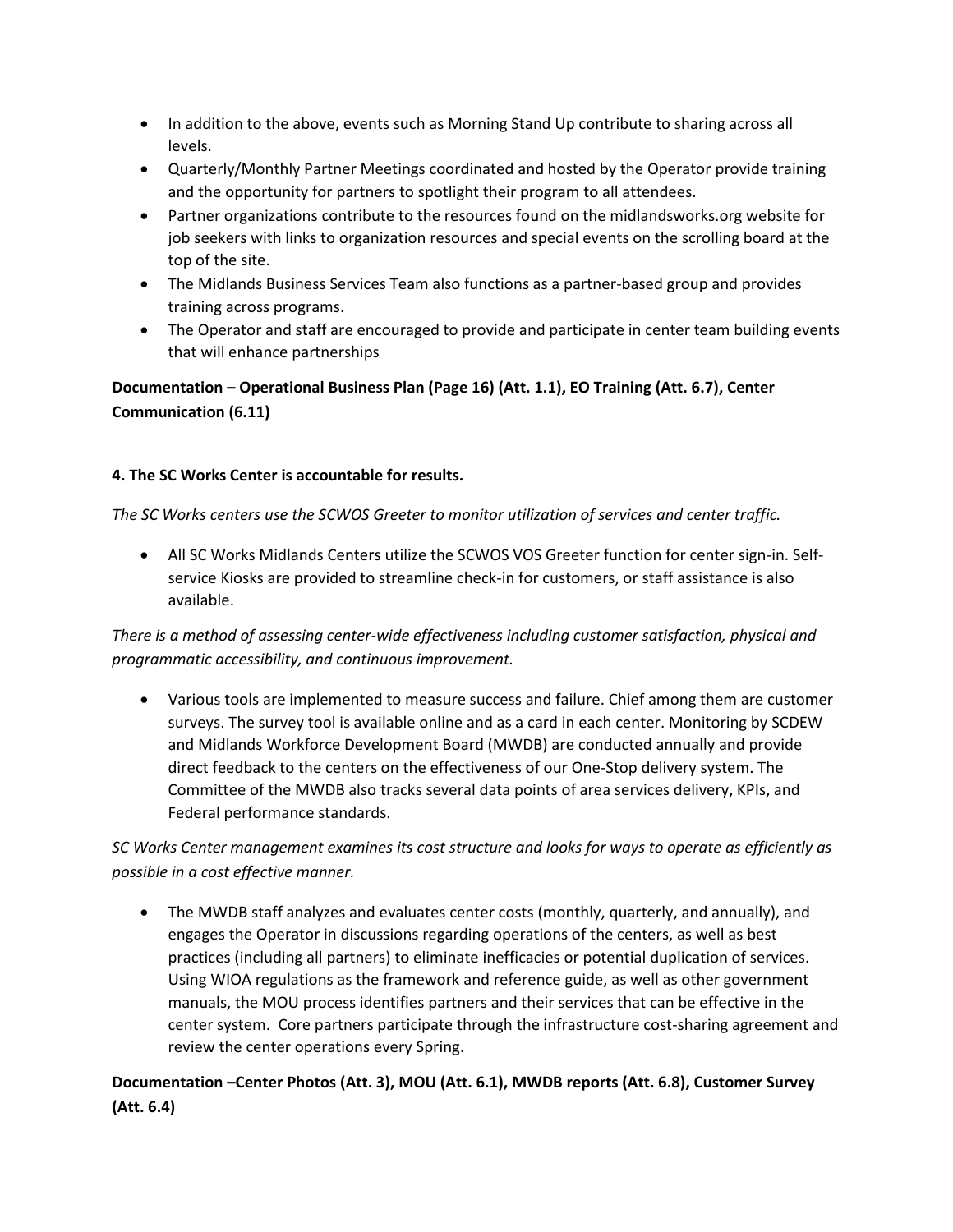# **5. SC Works Center has a system in place to assess projected employer demand and will align job seeker resources with current and projected employer demand.**

*SC Works management conducts formal data-driven analysis of employer needs at least annually, to include input and feedback from applicable partners. At a minimum, "applicable partners" must include WIOA core partners.*

- *Area data is analyzed through multiple methods throughout the Program Year. These include the MWDB Center management & planning committee, BST meetings, and Partner meetings (WIOA core partners are members of these teams). Staff and operator generated reports from data available about area trends, participation, Labor Market Information, and business projections are provided and incorporated where appropriate.*
- *The MWDB is also working to streamline and centralize the process and make it more accessible for more area stakeholders. A standardized dashboard of Key Performance Indicators and projected LMI is under development.*

*SC Works management can demonstrate that the allocation of staff and training resources is consistent with meeting employer needs.*

• The current allocation of staffing is based on the traffic generated by the SC Works Centers (greeter data confirms the consistent traffic patterns), as well as participant enrollment review. Additionally, WIOA funding resources are aligned to growth industries indicated by LMI, projected employment growth, and current demand. Priority sectors are reviewed by the board each year to ensure alignment. Staffing of the 3 Midlands Centers is also reviewed and agreed upon by the WIOA partners each year as a part of the MOU/IFA process.

### **Documentation – LMI Community Profile (Att. 8), MWDB Reports (Att. 6.8), MOU (Att. 6.1)**

# **6. Every SC Works Center (Comprehensive and Affiliate) is accessible so that all job seekers and business customers can fully participate in the services offered.**

*The center is compliant with the Americans with Disabilities Act (ADA), and the workforce area cooperates with Vocational Rehabilitation partners and DEW EO staff to ensure ADA compliance.*

 The Midlands area conducts annual assessments using the ADA Checklist and Disability Access checklist each year. Documents are maintained and submitted to the SC DEW Office of Equal Opportunity according to state instructions.

### **Documentation – Center photos (Att. 3), ADA Checklists (Att. 6.12)**

*The SC Works Center provides assistive technology for customers to use when accessing computers and other services. This includes customers with visual and hearing impairments and physical disabilities.*

 ADA compliant computer station (with Zoom text, JAWS, keyboard, trackball mouse, touchpad, and raising/lowering table) is available in the Resource Room. The assistive equipment for this station was specifically recommended by SC Vocational Rehabilitation in an accessibility review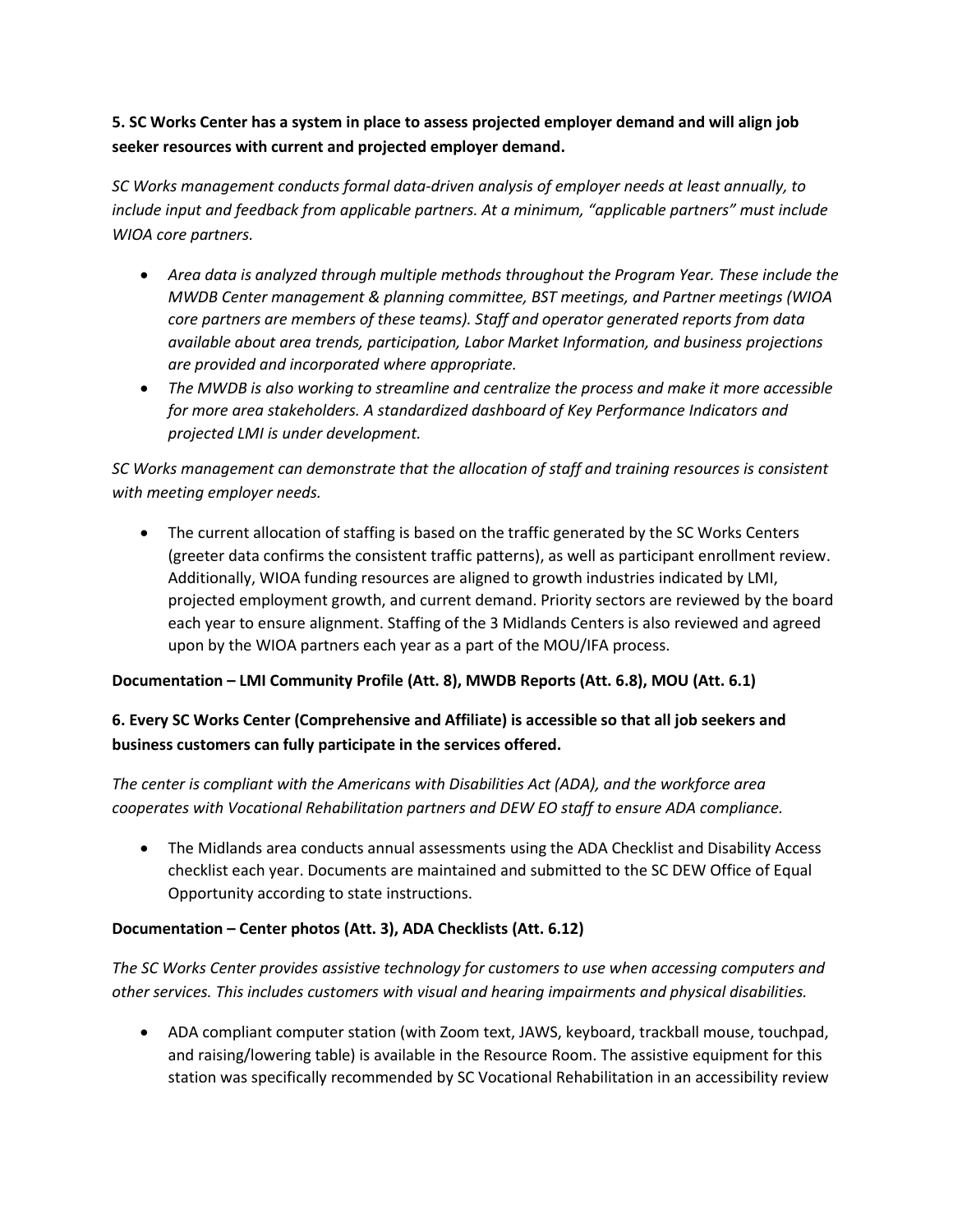report of the Center as well as from EO Office training. The Operator and SC Works staff members receive instruction on the use of the equipment.

### **Documentation –Center Photos - Resource Room (Att. 3)**

*Staff are trained to assist people with disabilities, to include individuals with service animals, at the first point of contact and in case of emergency.*

- Evacuation procedures in case of an emergency are discussed in the center's Safety/Emergency Action Plan.
- All Resource Room staff and SCWOS partners have been briefed on EO and ADA procedures by the MWDB EO Officer and the Operator is responsible for follow-up and initial training on equipment available.

# **Documentation – Center Photos (Att. 3), SC Works Center Operation & Incident Management Manuals (Att. 2)**

#### *There are linkages to services for people with disabilities, including veterans and others.*

 The Midlands Referral process identifies partners that address barriers and disabilities when appropriate. Partners in the center communicate regularly for updates, and at times have representatives present at the center have included Able SC, SC Thrive, United Way, SC Vocational Rehabilitation, and SC Commission for the Blind. SC DEW DVOPs are also present to serve veterans.

#### **Documentation – MOU (Att. 6.1), Website (Att. 4)**

*The SC Works center is accessible to individuals with limited-English proficiency. Interpreter services are available, and staff is aware of how to access and utilize interpreter services when needed.*

- SC DEW and the Midlands Operator have access to translation and interpreter services (Language Line) when needed by a limited-English language customer.
- LEP Manuel is located at the front desk, and frontline staff members have also been issued LEP manuals, as well. I-Speak Cards are available for staff use throughout the center.

#### **Documentation – Language Line reference guide, LEP Policy (Att. 5)**

*The SC Works Center provides free parking adequate for the average customer traffic flow, and the required number of accessible parking spaces under the ADA are available.*

 A large parking lot with adequate handicap parking is conveniently located near the main entrance of the Centers.

### **Documentation – Center Photos – exterior (Att. 3), ADA facilities checklist (Att. 6.12)**

*The SC Works Centers have flexible scheduling and work hours, when needed.*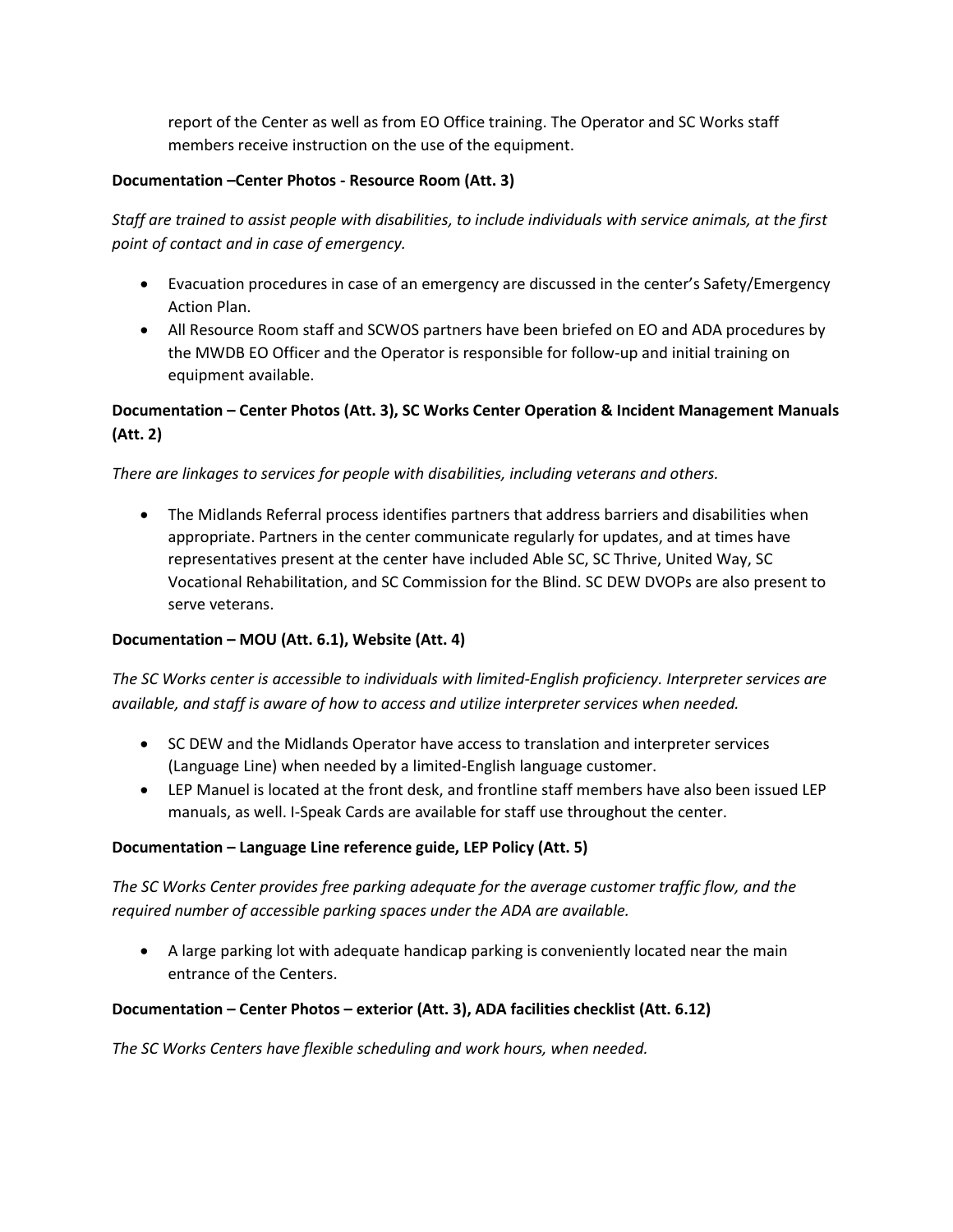- The comprehensive center offers extended hours Monday –Thursday from 8:00 a.m. to 6:30 p.m., and operates 8:00 am to 5:00 pm on Friday. Affiliates: Fairfield 9:00 am – 5 pm, Monday – Friday; Lexington 8:30 am – 5:00, Monday – Friday.
- Accommodations for other or non-traditional schedules are handled by request through center management.
- Midlands centers also offer access to self-service and virtual options.

# **Documentation – Operational Business Plan (Att. 1.1), Center Photos – exterior (Att. 3), Website - Locations (Att. 4)**

### **7. Every SC Works center maintains a professional appearance.**

*The SC Works Center has professional, clear and sufficient signage that is prominent and unambiguous to include ADA and EO signage and requirements.*

- Street signs are located in the front and side access points of the building structure where customers park. Also, signage is located on the main entrance of each center. There are numerous signs that direct patrons to SC Works around the property.
- Affiliate Centers have marquee signage to direct customers to the facility.
- All SC Works controlled signage has been updated to include American Job Center (AJC) logo. (DOC – photos)
- ADA and EO signage is posted in all Midlands center lobbies, the first point of customer contact.

### **Documentation – Center Photos (Att. 3)**

*All staff maintain a professional appearance in accordance with LWDB approved policy.*

• There is a Dress Code that applies to all staff- SC Works specific and partners.

### **Documentation - Operational Business Plan, Dress Code (Att. 1)**

*The SC Works center, including exterior, lobby resource room, conference/training rooms, staff workstations/offices, restrooms, etc., are clean and visually appealing.*

- Modern facility with well-kept interior and exterior. (DOC photos)
- Host facility maintains all within the lease agreements. Janitorial service provided visits and cleans twice a day.
- Host facility maintains exterior maintenance. Grounds-keeping services are regularly provided.

### **Documentation – Center Photos – exterior (Att. 3)**

### **8. Every SC Works Center has access to sufficient space and capacity for key functions.**

*The SC Works center has, or has access to, convenient and equipped space for group meetings and services.*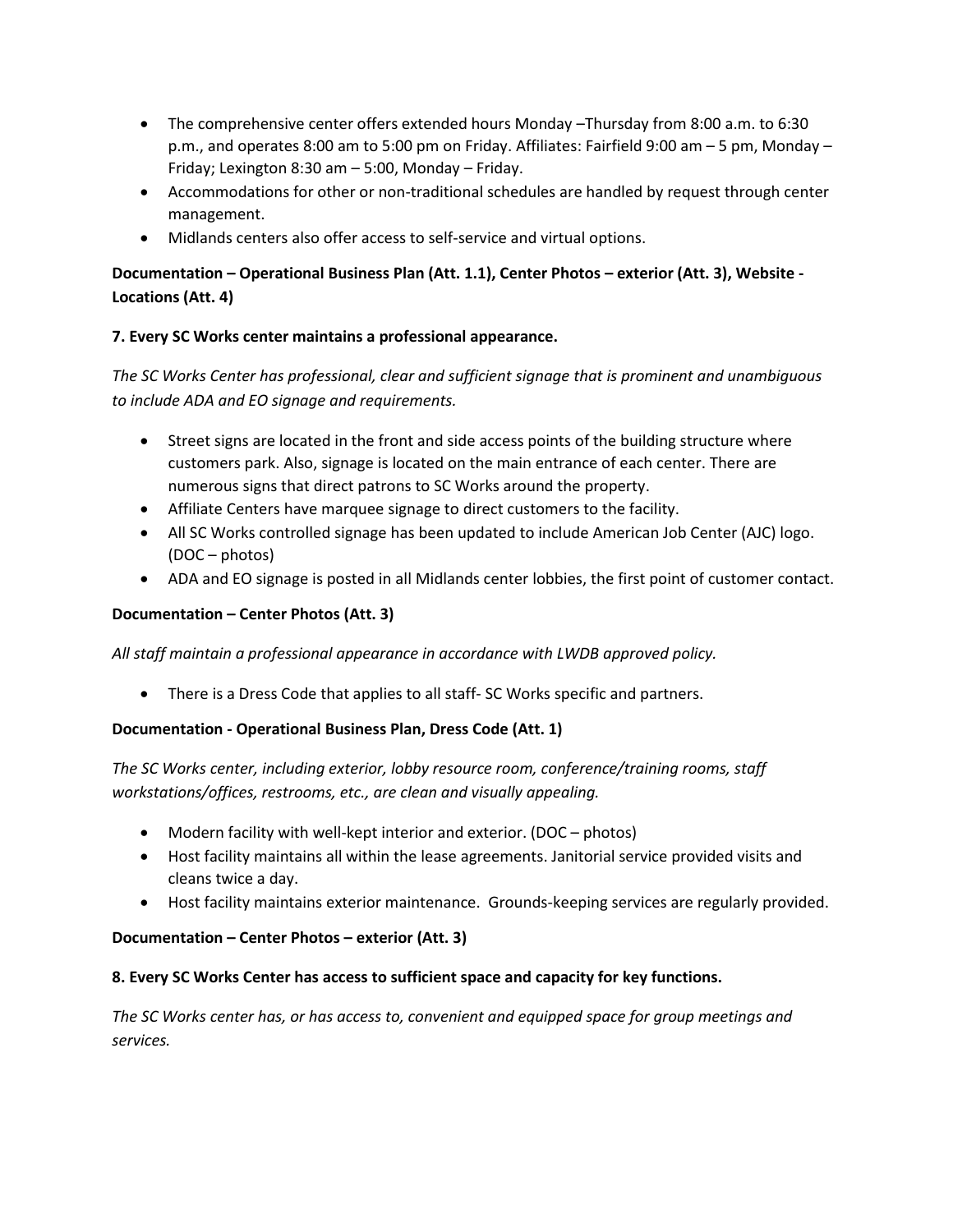Presently, we have a flexible meeting room, a computer lab (18)/meeting space, and smaller assessment spaces - all of which can be used for meetings of various sizes and purposes- in addition to the Resource Room (25+).

### *Comprehensive Centers provide onsite private discussion areas.*

*Affiliate Centers provide access to private discussion areas identified as outlined in center policies and procedures.*

- The Midlands comprehensive center has multiple options for private discussion areas. This includes several private offices and other flexible spaces throughout the center.
- Should a partner or visiting employer need space for single or multiple persons, the Talent Engagement Specialist (TES) maintains such space and reservations on a shared calendar and excel spreadsheet, accessible to all.

*The Resource Room/Area has access to telephones, high-speed internet access, printers, faxes, and copiers.*

• The center provides access to all of the above technologies and equipment in the Resource Room.

### **Documentation – Center Photos - Lobby, Resource Room, Other spaces (Att. 3)**

### **9. Every SC Works is safe and secure.**

### *Confidential and sensitive information is stored securely.*

- As reported in internal and external monitoring, SC Works WIOA case files referring to PII and other sensitive information are secured properly in a central locked storage room.
- On-site partners are responsible for protecting their PII and other sensitive information.

### *Building security is appropriate to the center.*

The Midlands Comprehensive center maintains a security service.

*Staff are trained in accordance with written policies that address: PII, storage of confidential information, IT Security, Fire Safety/bomb Threats, Medical emergencies, Evacuation, Violence in the Workplace, Personal Safety, General Emergency Response and CDC Requirements added to address PPE (COVID-19).*

- Midlands centers have a Safety/Emergency Action Plan that addresses issues relevant to safety and emergency responses. There are separate policies for PII/storage of confidential information.
- COVID-19-related protocols and safety are provided by the Operator and as supplements to Center manuals.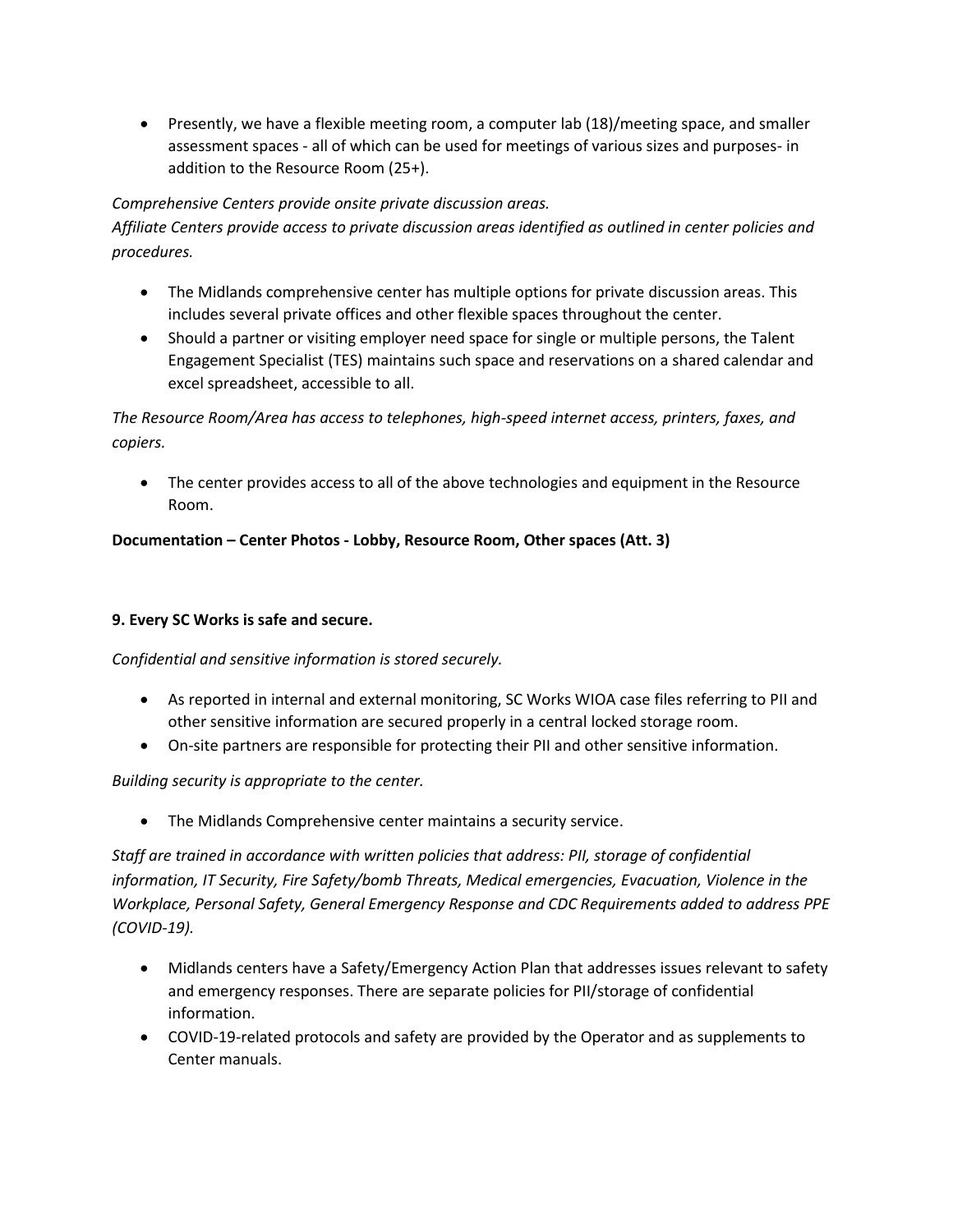*All staff who work in the SC Works Center receive safety training upon hire or assignment and at least annually.*

 Center Operations manual covers safety training and procedures and is to be given to each employee at hire. Equus, as Operator, has mandatory annual training/retraining on several compliance topics.

**Documentation – Operational Business Plan (Att. 1.1), SC Works Center Operation & Incident Management Manuals (Att. 2), and Center Photos - exterior, interior (Att. 3)**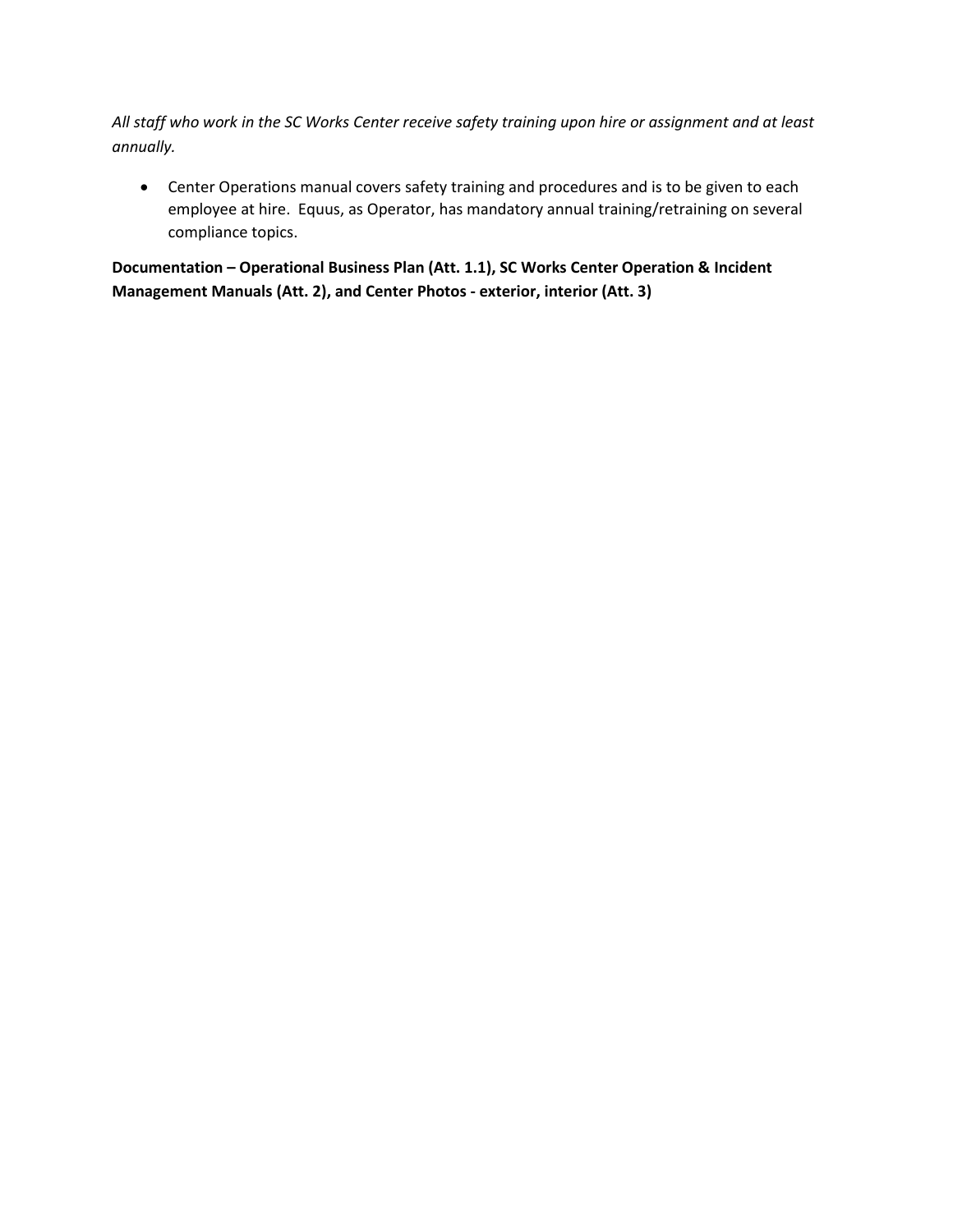# **Midlands Job Seeker Standards Narrative**

### **1. SC Works Center measures satisfaction with both processes and outcomes for existing job seeker customers.**

*The SC Works Center has implemented a job seeker feedback system that measures job seeker outcomes and satisfaction. Survey tools, methods and protocols are outlined in writing.*

- There is an established policy/procedure for measuring our customers/job seekers satisfaction with the service provided in the centers, from Resource Room to Workshops. Monthly Customer and Workshop Survey Reports detail the procedures required to effectively gather, monitor, and if needed, assign corrective actions for resolution. (Copies of surveys attached)
- The Midlands has a Customer Comment box in all centers.
- Green comment cards (attached) are provided for customers/job seekers to provide direct input to the workforce board. The Operator maintains security and routinely reviews these cards for information to provide to the LWDB.
- A web-based survey for jobseekers is also available through scworksmidlands.org for each center.

# **Documentation – Center Misc. Documents - Green Survey card & online survey (Att. 6.4), Operational Business Plan (Att. 1.1)**

#### **2. Feedback from job seekers is used to improve services.**

*The SC Works Center and Workforce Area have a system in place to improve services based on the feedback received from job seekers.*

- As reflected in previous standards, SC Works Midlands takes a serious interest in providing quality service and one sincere method of showing this to customers is listening to them- in surveys or in person. Please note a few examples:
	- o Feedback surveys are available in the center and online.
	- $\circ$  Job seekers often help determine the workshops and recruiting events held onsite based on their feedback.
	- o The Operator conducts informal interviews with customers in the center to gain firsthand information about their experiences and needs.
- The Midlands Workforce Development Board's Center Management Committee meets quarterly and discusses present policy and updates on programs, but also what can they do to make the workforce system work better for all (within the limitations of resources). An example of the Committee member's involvement in shaping service delivery resulted in feedback from a rural portion of the area being very far from affiliate center relocation. Based on the feedback from the community and coordination from a Committee member, SC Works Center services (Access Point) are provided in a central location in the community on a regular basis.

#### **Documentation – Operational Business Plan (Att. 1.1)**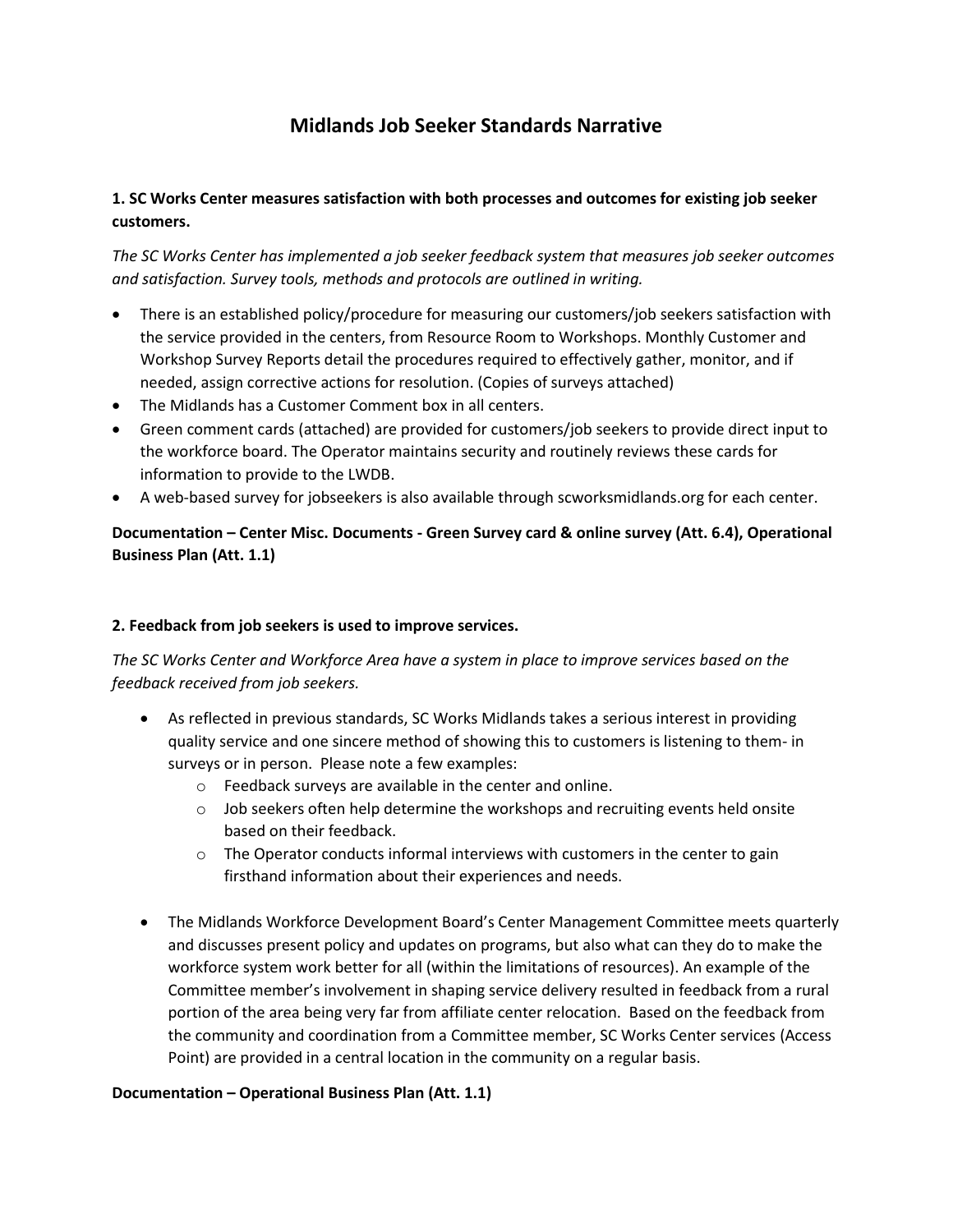#### **3. Job Seekers will have multiple access points to SC Works services.**

*Services are provided through Comprehensive and Affiliate centers, up to date and useful website, and remote or virtual service strategies.*

- SC Works Midlands provides in-person or electronic access to WIOA required partners (MOU/IFA presently under negotiation for PY2017) in three locations: the Comprehensive Center at 700 Taylor Street, Columbia, SC 29201, and the two affiliate centers at 671 Main Street, West Columbia, SC 29170 and 96 Hwy 321 Bypass S. Winnsboro, SC 29180.
- We also have an access point located in the town of Batesburg Leesville, as well as several Connection Points that include free public access to computers and tools to guide job seekers through the job search process.

#### **Documentation – Website, scworks.org (locations listings) (Att. 4)**

*The SC Works Centers encourage job seekers to utilize virtual services, as appropriate, which may include web-based assessments and career planning tools, job search and job readiness assistance, application for unemployment benefits, and access to a wide range of job search engines and job boards.*

- SC Works Midlands primarily depends upon the SC Works Online Service (SCWOS) for many of the above-mentioned virtual access. SCWOS is a far-ranging and encompassing online system that job seekers can make use of at any time they have access to a computer and the internet. Job searching, resume building/posting, job applications, links to unemployment service, spidering in of many national job search engines such as CareerBuilder, labor market information and career assessment/planning/research, training opportunities through the Alison portal, and a record tracking system make it invaluable to a true job seeker.
- SC Works Midlands offers access to as many services and meetings virtually/remotely as possible and encourages partners to explore these options as well.
- Links and/or access on the Resource Room computers can take a job seeker to a partner organization for immediate assistance. Examples are SC DSS and SC VR.
- Skills upgrading services are available virtually through SC Job Ready U (developed for job readiness training including basic computer skills, basic academic and critical thinking skills, and employability and work ethic) as well as Midlands Workshops
- Equus Workforce Services (WIOA provider) utilizes a more unique and modern assessment tool, Career Pathway Explorer, which uses a Me/Not Me visual response process to evaluate a person's true 'fit' for specific career paths. Also, for WIOA training participants, Equus Academy offers more than 4,000 standardized subject courses which can make the participant job-ready and appealing to possible employers. MoneySkills, an online personal financial tutorial program, is also offered.

# **Documentation – Website (Att. 4), Operational Business Plan (Att. 1.1), Workshop Calendar (Att. 4 & 6.4)**

### **4. SC Works Center offers a consistent menu of job seeker services.**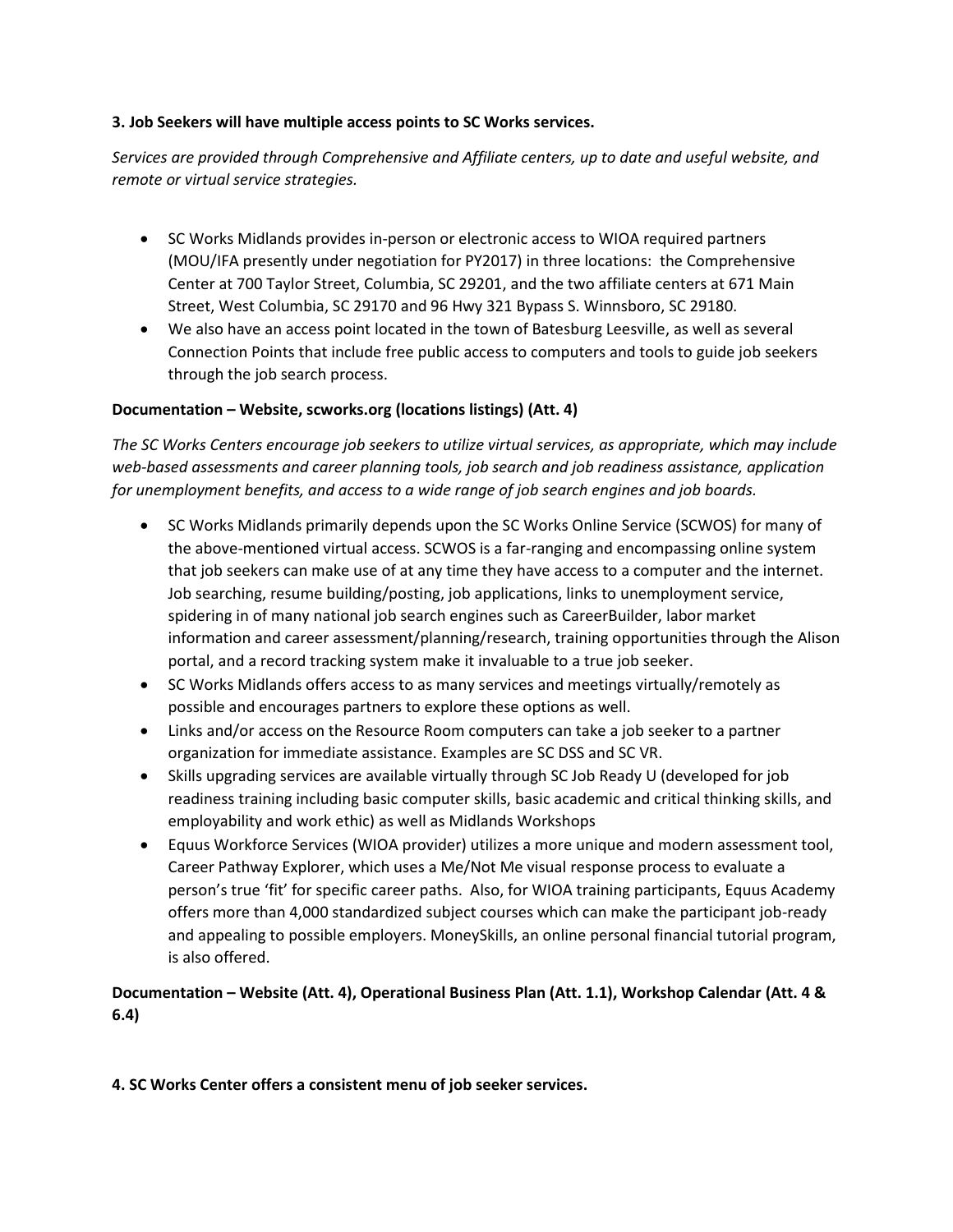*All basic and individual career services and training services and information outlined in WIOA Sections 134(c) and TEGL 4-15 are available and accessible to each job seeker at the SC Works Center.*

- SC Works Midlands strives to maintain a center system that incorporates all required partners and career and training services. From the greeting at the door through the last service an individual receives, programs and partners are presented consistently and fairly to maximize the potential of the job seeker.
- Partner programs are represented in-person or through the referral process, but all frontline staff are knowledgeable of basic criteria for eligibility and/or know the proper channels to work in service to the individual.
- Staff members have been made aware that a job seeker can request to speak with a talent development manager at any time in the process regarding training services- they do not have to wait until they have been sent through other program services first.
- There is a table that displays brochures and pamphlets from not just our core/required partners, but our community partners as well. Partner job fairs or recruiting events are also displayed.

### **Documentation – Operational Business Plan (Att. 1.1), Center Photos (Att. 3), MOU (Att. 6.1), Business Service Charter and Roster (Att. 7)**

### **5. SC Works Center staff provides job seekers services efficiently while maintaining a customeroriented focus.**

*The center has a process to minimize lines and wait times.*

 Generally, under normal conditions, SC Works Midlands Centers offer immediate access to core job seeker services with no wait time.

SC Works Midlands has an SOP (Customer Service Expectations), which guides the center and staff in proper customer service, which includes greetings and the entire customer experience expectations. Flow charts and good practice make waiting times for Resource Room computers and assistance a rare issue. When it does occur, the SCDEW Regional Manager and One-Stop Operator will work together to provide the quickest service most efficiently; SC Works and partner staff all contribute to making things run smoothly and effectively.

The centers also have access to an online scheduling system (Tables Ready) to efficiently handle customer traffic if needed.

### **Documentation – Operational Plan (Att. 1.1), Center photos (Att. 3)**

*The center has a process for effectively handling large-scale events or anticipated heavy customer traffic.*

 SC Works Midlands has SOP's (Recruitment Events and Job Fairs) which thoroughly address the entire process of preparing for, and learning from, large-scale events. In the event there is a Rapid Response that indicates the center(s) will be busier than normal, SCDEW works with their organization and the Operator to ensure coverage is at optimum level. The Tables Ready system is also available as a management tool.

### **Documentation – Operational Business Plan (Att. 1.1)**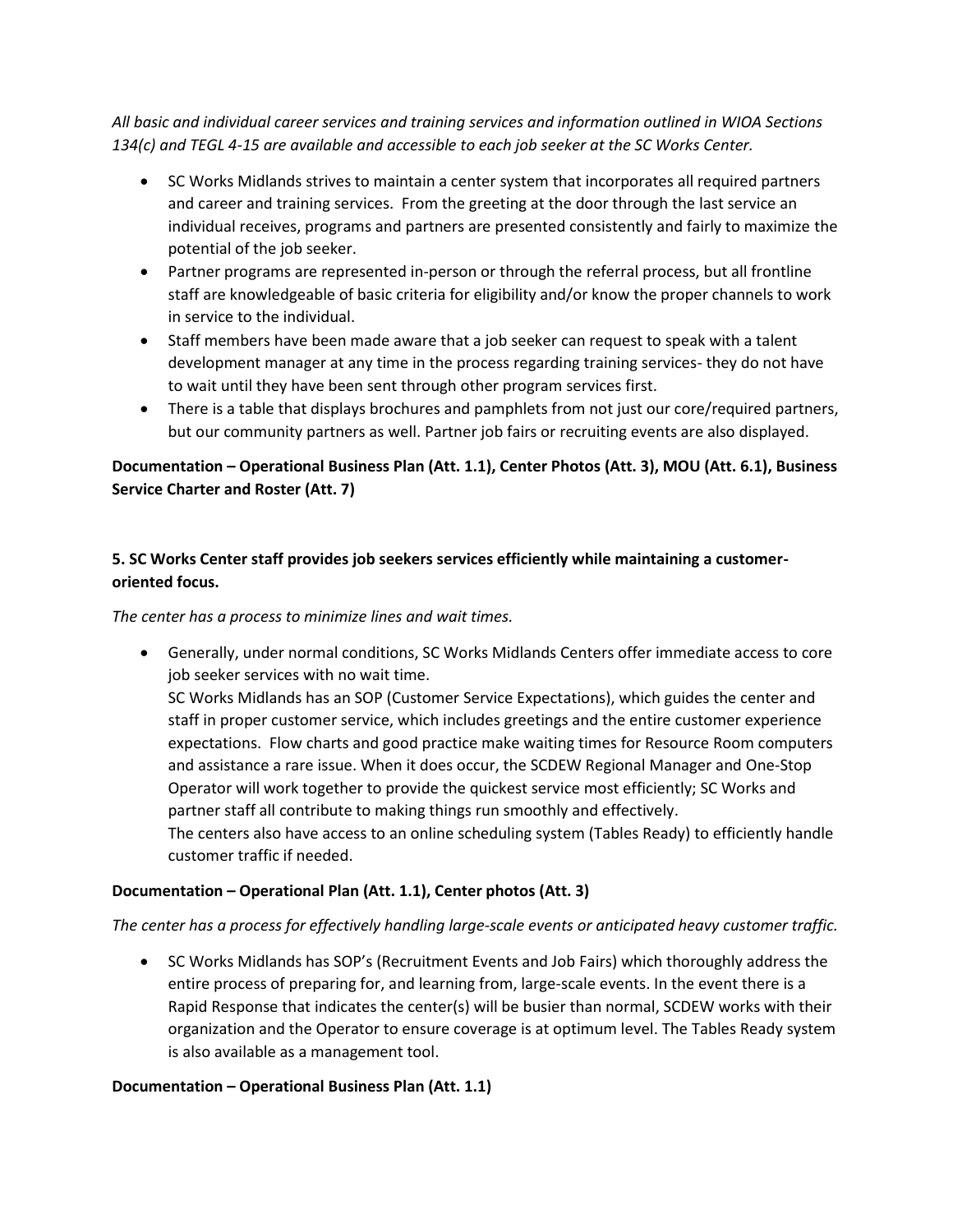*Staff promptly engages customers with self-services activates, staff assistance, or acknowledgement, depending on customer flow, upon entry to the SC Works center or virtual system.*

• SC Works Centers have staff that is trained to engage and assist customers upon entry. They will direct them to sign-in (SCWOS Greeter Kiosks) and then to the appropriate service location.

*Center uses the SCWOS Greeter to triage customers and refer them to the appropriate program staff.*

 All centers are equipped with self-service Greeter Kiosks or offer staff assistance with center sign in via the SCWOS Greeter

**Documentation – Operational Business Plan (Att. 1.1), SCWOS Greeter Report (Att. 6.5), Center Photos (Att. 3), MOU (Att. 1.1)**

**6. SC Works Center will have a well-equipped resource room with trained staff to provide a broad range of job seeker services.**

# *The resource roomhasatleastonestaffmember present at alltimesto provide orientation and guidance on accessing and usingresources.*

 The SC Works Center Resource room is primarily staffed by SCDEW employees working in the Wagner-Peyser program. These staff members are trained to provide customers information and assistance on the range of services available or to make referrals to the appropriate partner based on an assessment of the customer's need(s). This is generally the first contact a customer has with SC Works, and therefore traditionally where they receive an orientation to the center/system. Additionally, the Midlands Center Resource Rooms serve as a host site for the VA Vet Success Work-Study program. This partnership allows the Midlands to maximize customer service responsiveness by leveraging additional staff while providing an internship/OJT opportunity for veterans who are seeking to continue their education.

*The resource room has computers to accommodate the needs of customers.*

 The Midlands Resource Room offers more than 25 dedicated computers for customers to access job seeking resources. The center also has 2 additional areas (Assessment Area and Workshop/Lab) with another 25 computers that can be reallocated to job seeker services in times of high demand. The affiliate centers also have a dedicated resource room with ample PCs to accommodate normal customer traffic with no waiting.

### **Documentation – Center Photos - Resource Room (Att. 3), MOU (Att. 6.1)**

*Staff represent the offerings of all partners in the center based on individual customer needs.*

 All staff members are trained to identify general customer needs, provide an overview of the services available within the center, and to make referrals to the appropriate partner for assistance.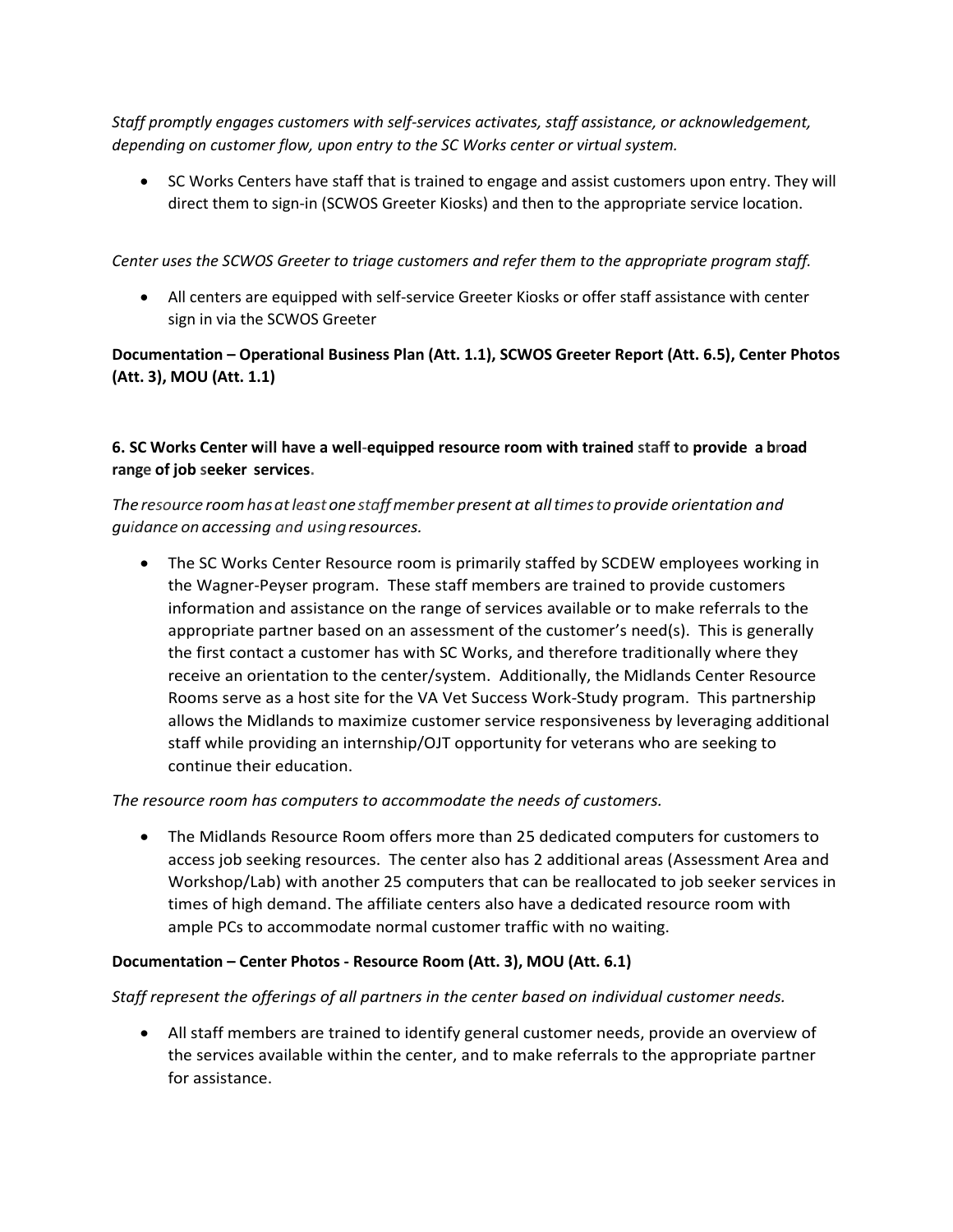# **Documentation – Operational Business Plan (Att. 1.1), SC Works Staff Your Next Steps Training (Att. 6.6)**

*The resource room offers a broad range of current and relevant information on job seeking websites, workshops, partner services, community resources, employment opportunities and affords access to all of these.*

 To ensure that customers have simple and convenient access to job seeking websites, workshops, partner services, and employment opportunities, the Midlands maintains the area website – [scworksmidlands.org](http://www.midlandsworks.org/) – as an easy access point to navigate to these resources. All computers in the resource room are connected to high speed internet, and are set to load this website as well as SCWOS upon opening a web browser.

#### **Documentation – Operational Business Plan (Att. 1.1)**

### **7. All customers learn about the full range of services that are available through the SC Works system in a customer-focused, program-neutral way.**

*The workforce area website provides a virtual orientation to the workforce system.*

 All computers have access (via [www.midlandsworks.org/job-seekers\)](http://www.midlandsworks.org/job-seekers) to a video orientation to the system. This is a general overview that is provided by the Operator, and explains the center services in general terms with no mention of a specific partner or agency.

#### **Documentation – Website (Att. 4)**

*The center provides information at the first visit via multiple delivery mechanisms (i.e. welcome folders, DVD, pamphlets, group orientation, signage, help desk etc.).*

• In addition to the virtual/video-based orientation, customers may receive information in a variety of methods to include a staffed help desk, other staff/partner assistance, printed materials, group orientations, and web-based resources.

#### **Documentation – Operational Business Plan (Att. 1.1), Center photos (Att. 3), MOU (Att. 6.1)**

*Staff is available to provide answers about SC Worksservices.*

 The center has professional staff available during all operating hours to assist customers, answer questions or make referrals to SC Works services and resources. Specifically, there is a dedicated staff person responsible for staffing the first point of contact (front desk) that engages customers to focus on their needs, answer questions, assess for additional services, and provide the orientation to the center.

### **Documentation – Operational Business Plan (Att. 1.1), MOU (Att. 6.1), SC Works Staff Your Next Steps Training (Att. 6.6)**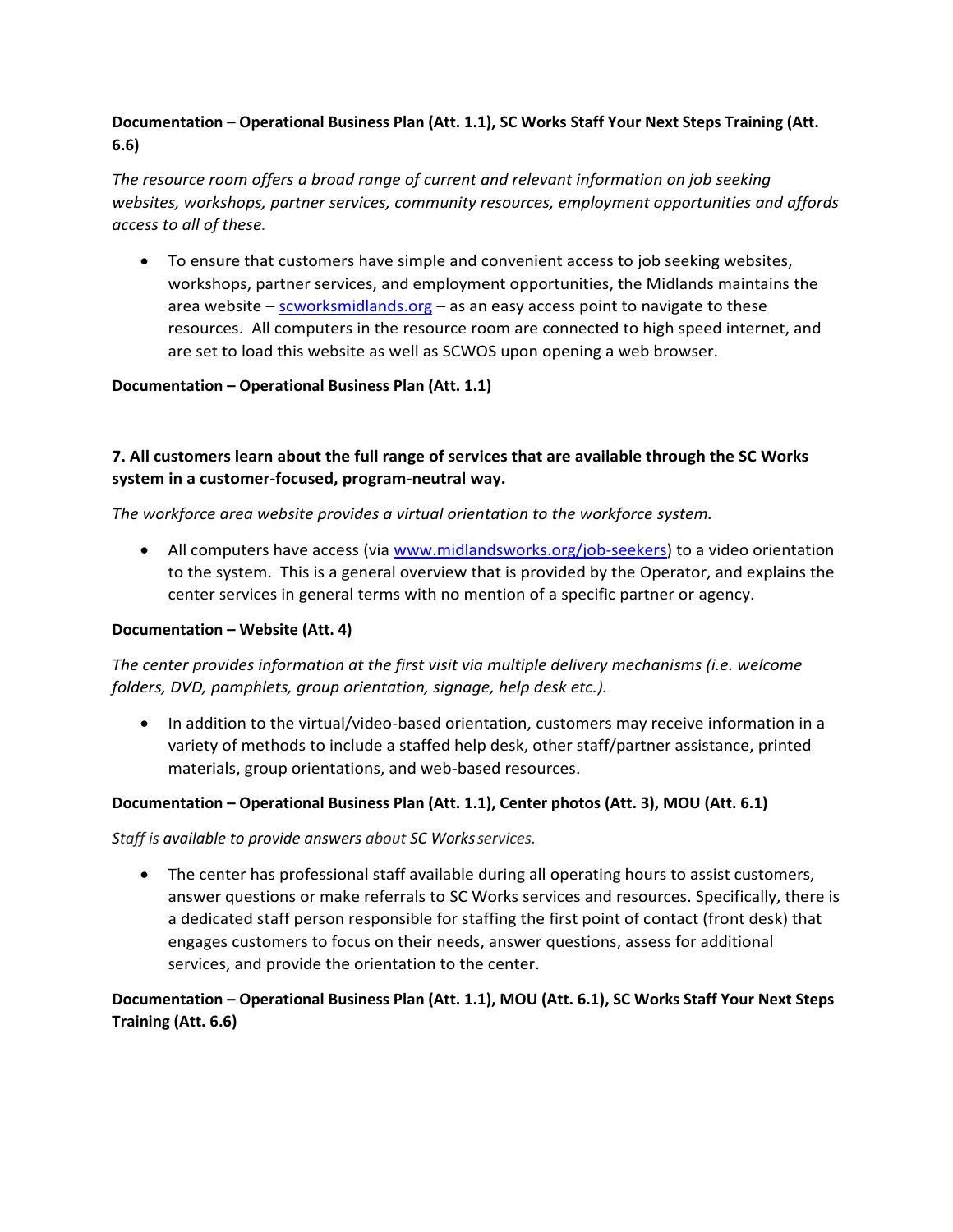### **8. The SC Works Center offers effective assessment and career guidance services to all job seekers.**

# *Staff is aware of and trained in assisting or directing customers to available career development assessments.*

• SC Works Midlands uses [www.scworksmidlands.org](http://www.scworksmidlands.org/) to direct staff and customers to career development tools and assessments. These include South Carolina Labor Market Information (LMI), mynextmove.org, learnhowtobecome.org, and others. Traitify assessments are also in use by WIOA staff. By using our website as the gateway to these resources, information can easily be kept up to date. Staff members are trained on the use of these resources according to the Midlands Staff Training and Development Plan.

### **Documentation – Operational Business Plan (Att. 1.1), Website (Att. 4)**

### *The center offers basic skills assessment, through direct provision, partners or contracts.*

 Customers have access to assessments such TABE and the official SC Career Assessment directly through the center. These are two of the primary tools currently used in workforce development. If other or additional assessments are needed, referrals to other partners such as Adult Education may be made.

### **Documentation – Operational Business Plan (Att. 1.1), Website (Att. 4)**

### *Center offers computer literacy assessment, through direct provision, partners or contracts.*

 One resource that is available to assist customers in understanding their computer literacy is [https://www.digitalliteracyassessment.org/.](https://www.digitalliteracyassessment.org/) The Northstar Digital Literacy Project defines basic skills needed to perform tasks on computers and online. The ability of adults to perform these tasks can be assessed through online, self-guided modules. The Midlands Area also makes workshops on basic computer functions and software available to the public. These workshops are conducted by staff in the center as well as by professional training partners at no cost.

### **Documentation – Operational Business Plan (Att. 1.1), Website (Att. 4), Workshop Calendar (Att. 6.3)**

# **9. SC Works Center provides resources to assist customers with marketing themselves for employment.**

*The following services are provided onsite individually and/or in group settings at comprehensive centers. The same services are provided online as applicable: Resume preparation, interviewing techniques, networking groups, Internet use, and job search.*

*The following services are provided onsite individually and/or in group settings at affiliate centers. The same services are provided online as applicable: Resume preparation, interviewing techniques, networking groups, Internet use, and job search*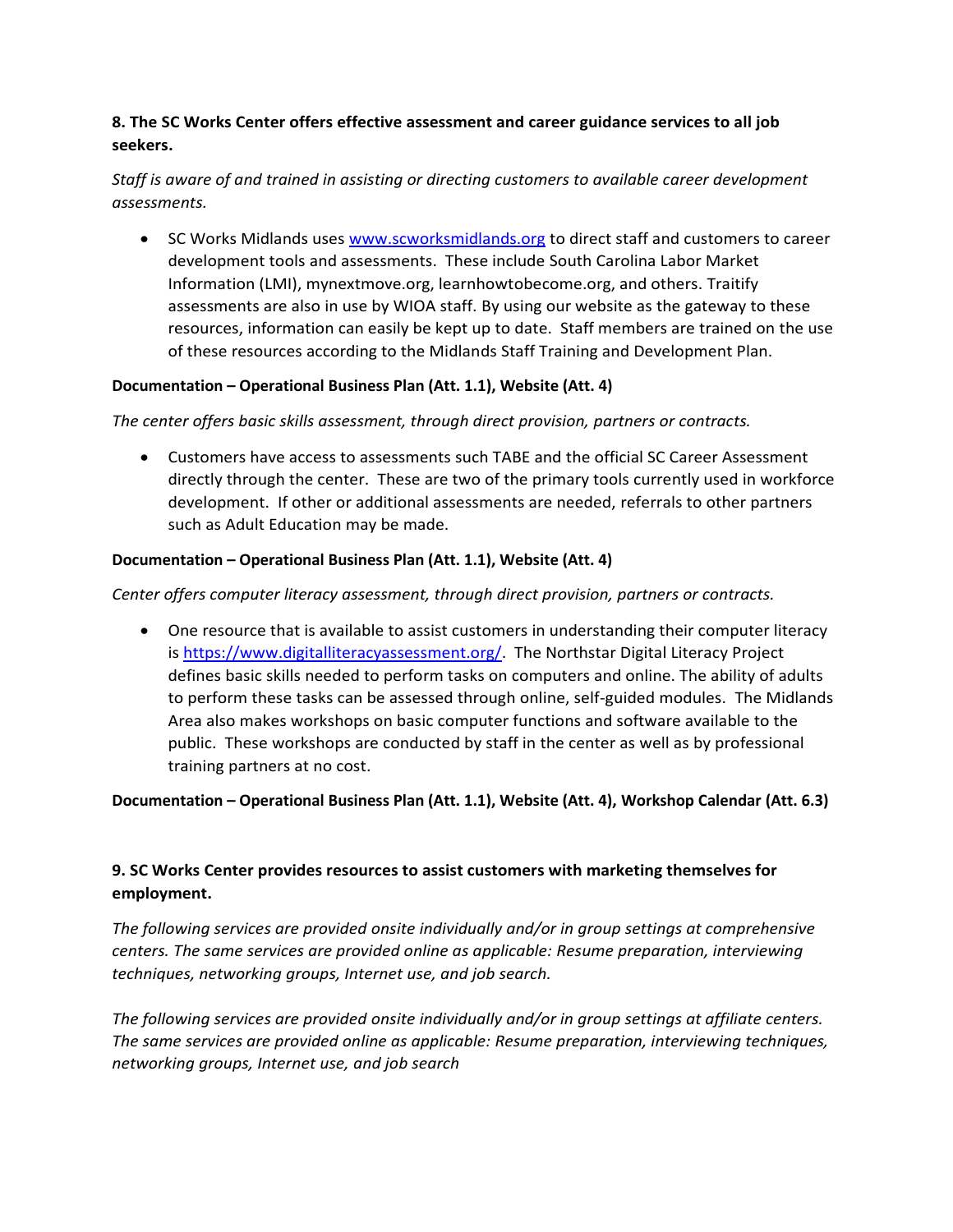Staff of the SC Works Midlands Centers (comprehensive and affiliate) are trained to provide customers with information and assistance with resume preparation, interview skills, internet use (resource room), and a variety of job search methods assistance individually or one-on-one with customers. These resources are also available for groups; SC Works Midlands hosts a variety of monthly workshops on these topics that are free and open to the public accessible at [www.midlandsworks.org/workshops.](http://www.midlandsworks.org/workshops) Workshops are available to attend in-person or virtually and are presented by SC Works Staff, partners, or other subject matter experts such as local training providers. Additionally, in-person workshops are offered in the affiliate centers when possible, and workshops offered in the comprehensive center can be attended virtually with PCs available at the affiliate location.

#### **Documentation – Operational Business Plan (Att. 1.1), Website (Att. 4), Workshop Calendar (Att. 6.3)**

*SC Works Center will offer workshops in computer literacy to all job seekers, through direct provision, partners or contracts*.

• SC Works Midlands hosts a variety of monthly workshops that are free and open to the public. Topics presented include basic computers, software such as MS Office, resume preparation, interviewing, and career exploration. Workshops are presented by SC Works Staff, partners, and other subject matter experts such as local training providers. A single, area-wide calendar is published monthly online [\(https://www.midlandsworks.org/workshops\)](https://www.midlandsworks.org/workshops), on social media, emailed to community partners and stakeholders, and printed for center distribution.

#### **Documentation – Website (Att. 4)**

#### **10. Every SC Works Center will have information on as many jobs as possible.**

*SCWOS is the labor exchange system used for providing information to job seekers on open jobs.*

 As the labor exchange system for South Carolina, the SC Works Midlands system makes extensive use of SCWOS. This is how customers register with SC Works, perform job searchs, explore careers, post resumes, etc. The ability of SCWOS to spider out to other popular online job posting sites makes it the most relevant tool. All computers in the center are set to load SCWOS upon opening a web browser.

#### **Documentation – Operational Business Plan (Att. 1)**

#### **11. SC Works Centers help job seekers advance their skills, education.**

*Every SC Works Center has a diversified menu of career enhancement options including short-term and long term training.*

*SC Works customers have access to assistance in developing a plan for financing education and training, which may include WIOA, Pell, Job Corps, part-time work, scholarships, TAA or other partner resources.*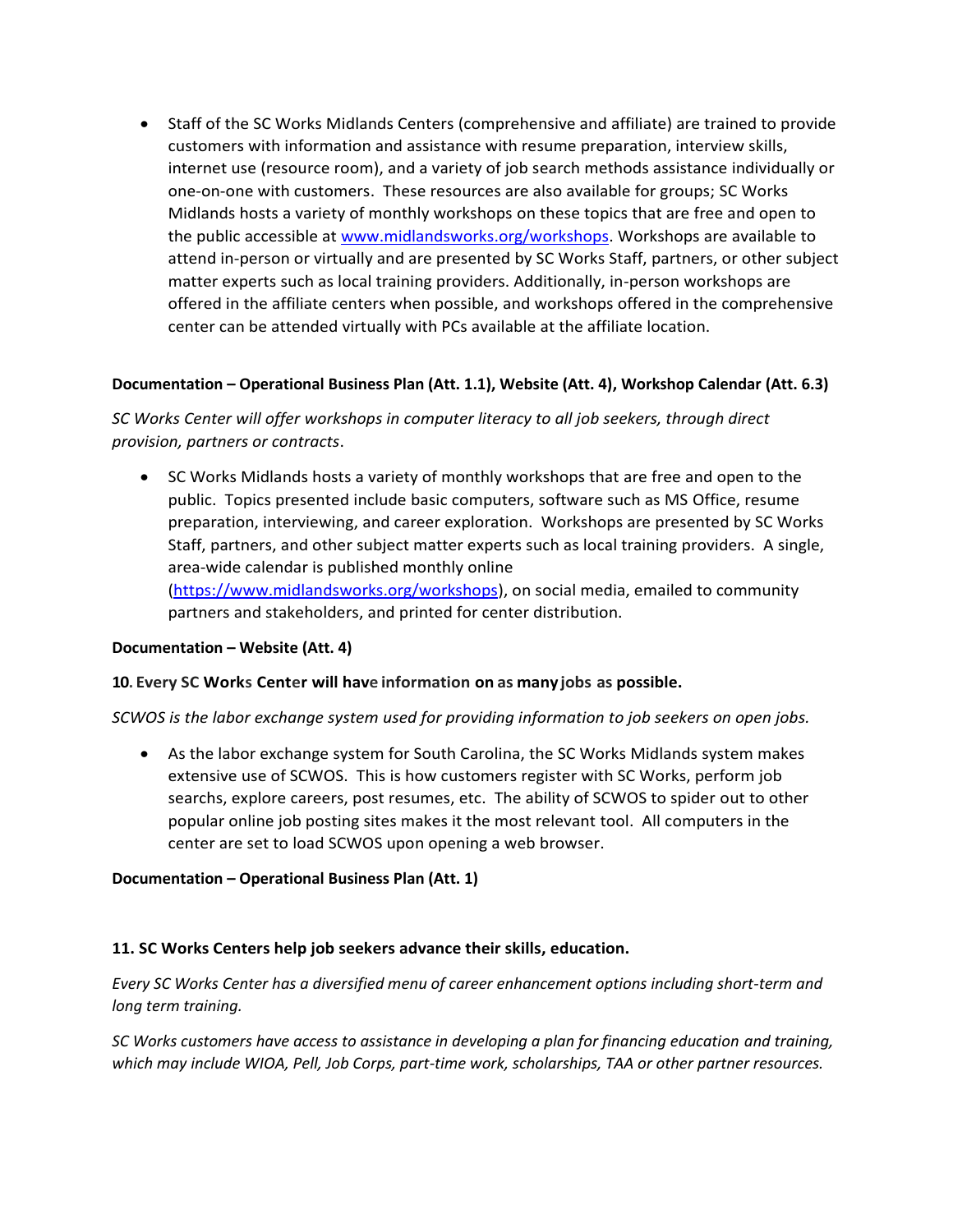• The SC Works Midlands system is powered by partnership and strives to offer as many career enhancement options as resources and customer demand will allow. Partners and programs that offer assistance with short and long-term training include WIOA, DSS, TAA, and Job Corps. Additionally, through the collaboration of system partners, customers are able to explore multiple options depending on their personal needs and situation. From basic job search and direct placement assistance, to intensive training services through WIOA assistance or other programs such as Midlands Tech's QuickJobs [\(https://www.midlandstech.edu/learn/training/quickjobs\)](https://www.midlandstech.edu/learn/training/quickjobs). SC Works Midlands provides access to training and education information that leads to career pathways – options for access to entry jobs that transition to careers and additional opportunities.

Information regarding the job seeker menu of services is available through staff contact or virtually through the [scworksmidlands.org](file:///C:/Users/Chris%20White/OneDrive/Standards%20&%20Certification%20-%202017/Documentation/midlandsworks.org) website

• The SC Works Midlands Center offers direct access to most of these services through on-site partners in the comprehensive center. WIOA and TAA representatives are on-site in affiliates as well (times may vary). In cases where program staff is not located onsite, virtual access or direct referrals by staff can be made. Contact information for these services is available through center staff contact or the scworksmidlands.org Partners and Resources pages.

**Documentation – MOU (Att. 6.1), Website (Att. 4), Operational Business Plan (Att. 1.1), Program Referrals Report (Att. 6.9)**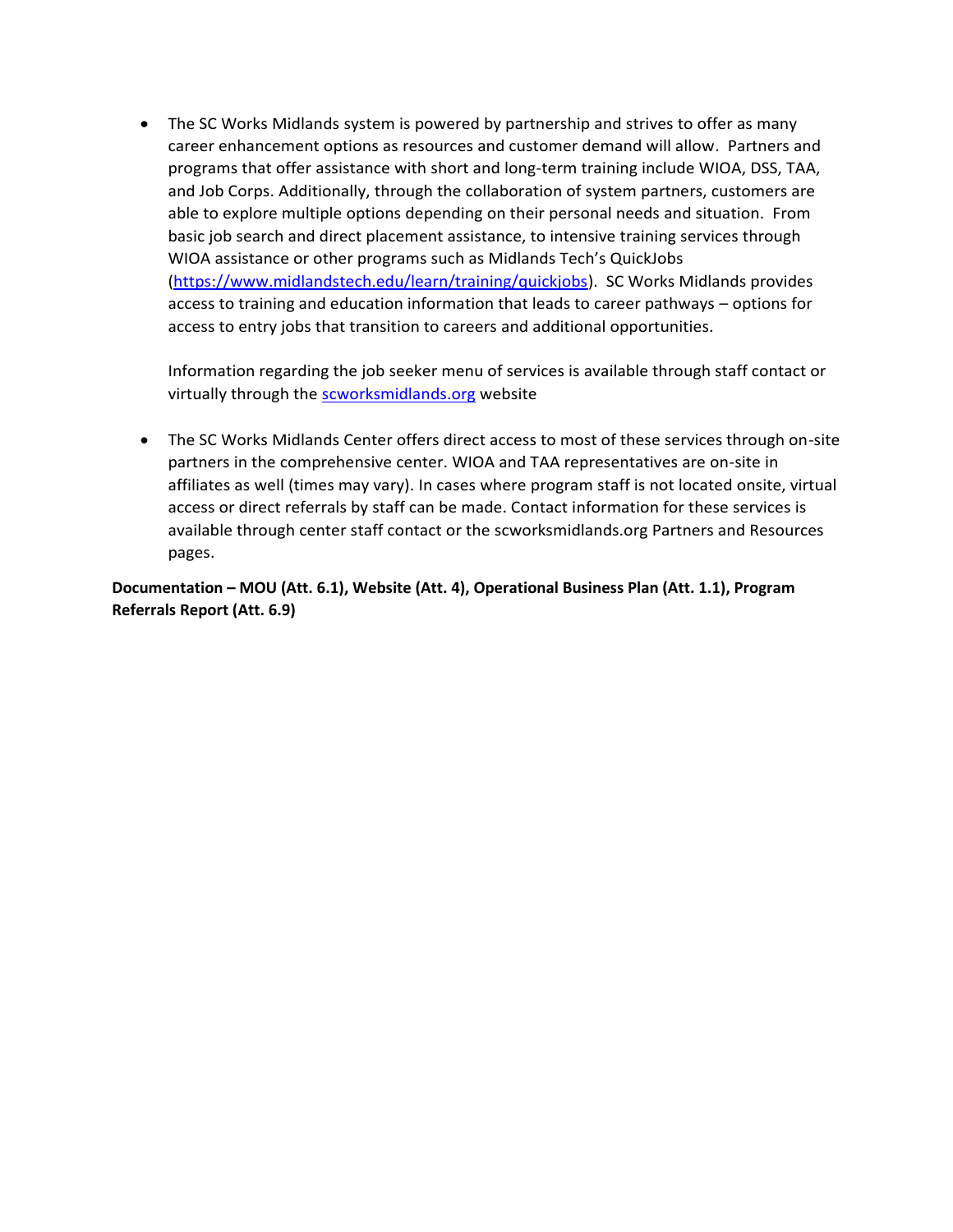# **Midlands Business Services Standards Narrative**

**1. There is a fully integrated multi-agency business services team comprised of representatives from each of the federally mandated partners, including core, required and additional partners, as appropriate.**

*The LWDA area has designated business services staff.*

The Midlands Area includes dedicated Business Services staff in the competitive procurement for WIOA Career Services. Midlands WIOA (Equus) and SC DEW maintain program staff that is primarily designated to serve businesses. These staff and the Area mandatory partners make up the Midlands Business Service Team.

### **Documentation – Business Service Team Charter and Roster (Att. 7)**

 *Federally mandated partners who provide services to businesses actively participate on the Business Services Team.*

The Midlands Business Service Team includes the following Partner representation: WIOA (Equus Workforce Solutions), SCDEW, Midlands Technical College, SC DSS, SC National Guard, SC Vocational Rehabilitation, and Adult Education. Additionally, other stakeholders from Economic Development (County and State) as well as Community-based organizations are active with the Midlands team.

The team also actively solicits new members to expand the reach of the team and the value of the services offered.

### **Documentation – Business Service Team Charter and Roster (Att. 7)**

*All Business Services Team members are educated on each other's program goals and services*.

This is accomplished through a cohesive team approach that allows all partner agencies to share information in regards to services planned or provided, thereby reducing duplication and increasing participation. The Midlands also maintains relationships with all WIOA required partners as mandated by the Act. Each participant gives current updates at each Business Services Team meeting including, but not limited to current agency initiatives, new industries moving into our region, job fairs, job openings, new resources, rapid response events, and other relative information.

### **Documentation – Business Service Team Charter and Roster (Att. 7)**

**2. The Business Services Team is facilitated as a unified activity.**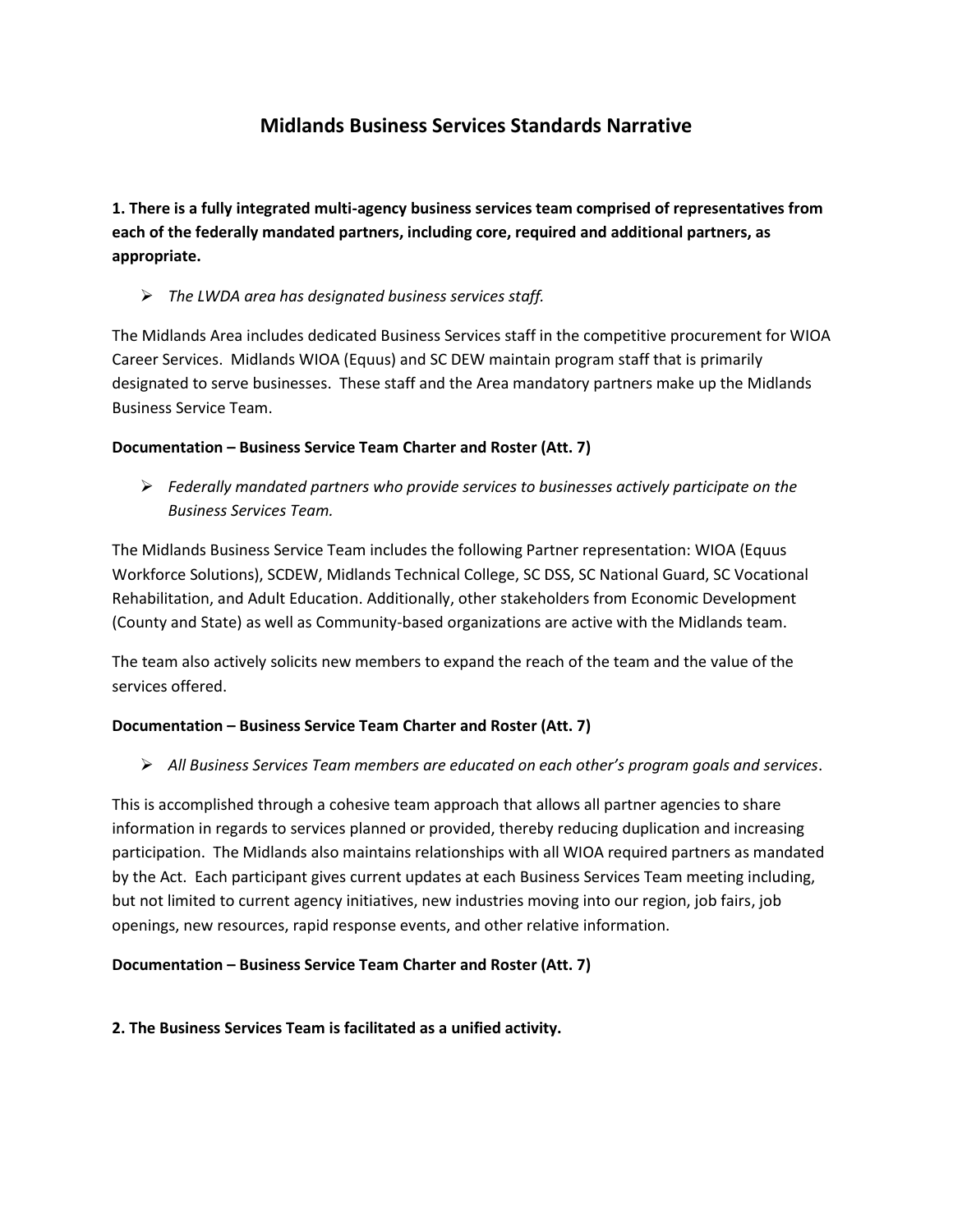*The LWDB selects a Business Services Team Lead from among the business services staff of all participating workforce programs, based on experience, qualifications, and ability to perform the role. The LWDB reviews and appoints/reappoints the Business Service Team Lead role annually.* 

The Midlands Workforce Development Board reviews and appoints/reappoints the BST Lead during the 4<sup>th</sup> Quarter of the Program Year meeting cycle (April, May, or June) for the upcoming Program Year.

### **Documentation – Business Service Misc. Documentation (Att. 9.1 – MWDB minutes)**

 *Business Services Team members present the full range of relevant/appropriate services to businesses.*

The Midlands BST members represent the SC Works Midlands brand when discussing services and the public workforce system. The Team members work to solve business challenges by representing the entire range of services available, and making referrals to partners where appropriate. Training on this comes from the Midlands Business Service Team lead, as well as SC DEW-sponsored Business Services 101 training.

# **Documentation – Business Service Team Charter and Roster (Att. 7), SC Works Business Services 101 Training (Att. 9.7), Business Service Team Meetings (Att. 9.4)**

*The Business Services Team meets at least quarterly, in-person or virtually.*

The Midlands BST meets (virtual is always an option, in-person when possible) at least once per calendar quarter according to the Team Charter; however, during much of the year, the BST meets each month. Informally, the team members located in the Center meet together several times per week to coordinate daily activities.

# **Documentation – Business Service Team Charter and Roster (Att. 7), Business Service Team Meetings (Att. 9.4)**

 *There is consistent, real time communication between the members of the Business Services Team.*

The communication of the Midlands BST is constant through both informal meetings in the office as well as email communication and coordination. This includes updates on center hiring events, Midlands Hot Jobs, technical assistance, etc.

# **Documentation – Business Service Communications (Att. 9.7)**

### **3. Businesses are consulted on their workforce needs.**

 *There is evidence that businesses have been consulted through focus groups, written or online surveys, and/or targeted interviews.*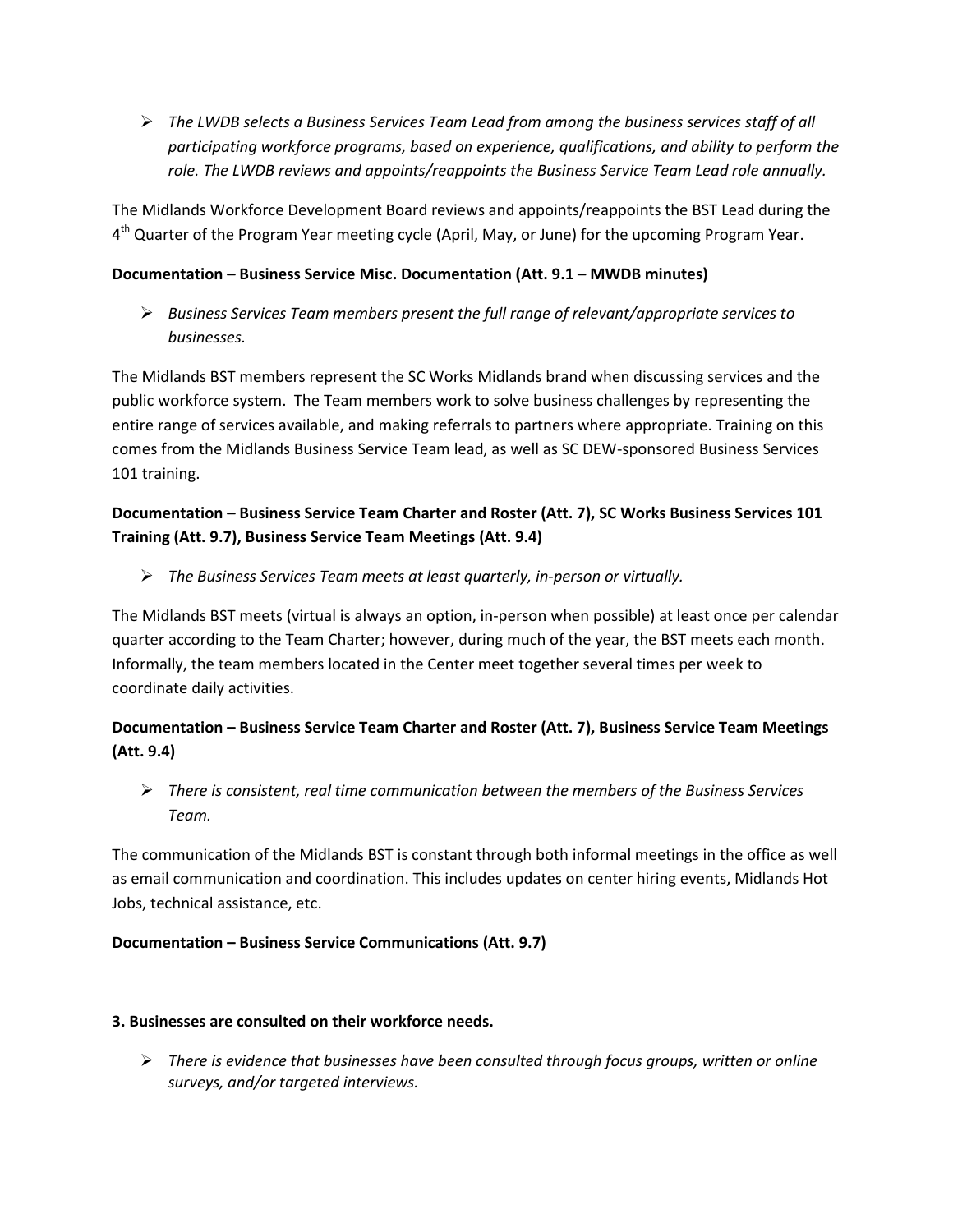Each contact with an employer is an opportunity to consult with them on workforce needs and challenges. Generally, the Midlands treats these as interviews and data gathering opportunities. This includes one-on-one meetings, as well as group settings such as Chamber of Commerce events. The Midlands BST has also incorporated the use of data to ensure that efforts and services remain demand-driven. The information they use comes from a variety of sources and covers many categories. The specific data from the SCDEW's Business Intelligence Division, Labor Market Information, Economic Development, Employer Survey, etc., and the analysis of the information is an example. However, specific intelligence from the business community is also considered. Our connection to area economic development has increased in recent years. The Midlands area has prioritized economic development from a local, regional, and where appropriate, state level as a key partnership for success. We found success by providing quality services that benefit and bolster the efforts of economic development organizations. Additionally, we have increased our engagement by seeking economic development experience and expertise through participation on our team, area committees, and other ad hoc groups.

The Midlands work on Sector Strategies and the Regional Talent Pipeline Project included an employer focus group to get feedback directly from businesses. For this project, Midlands-area Manufacturing Sector businesses were invited to complete a survey online, then invited to discuss their needs and challenges in an in-person focus group. This process is undergoing a Regional (Central) overhaul as a result of shifting needs and challenges resulting from the COVID19 pandemic, and resulting global supply chain and labor shortages.

#### **Documentation – Business Service Communications (Att. 9.4), Business Survey (Att. 9.2)**

# **4. The Business Services Team operates from a written LWDB business engagement plan designed in response to business needs and that supports the vision of the LWDB.**

 *Business Services Team targets and serves businesses according to the LWDB Business Engagement Plan.*

The Midlands Business Service Team Charter serves as the framework for the basic engagement plan. This provides a structure for the team to follow but allows for flexibility in service delivery as needed. Additionally, the Midlands Business Service Lead uses the Midlands (and Central Regional) Local Area Plan and guidance from the MWDB to ensure the team operates in an effective and efficient manner. The target industries include the LWDA sector priorities, which are directly linked to in-demand and projected growth employment.

#### **Documentation – Business Service Team Charter and Roster (Att. 7)**

*WIOA, WP, TAA and JVSG staff use SCWOS to track the delivery of employer services*.

The Midlands Business Service team services are tracked according to the state instructions and Midlands Area Policies. These elements are monitored for compliance by the BST Lead on a monthly basis and by SCDEW each year during programmatic monitoring.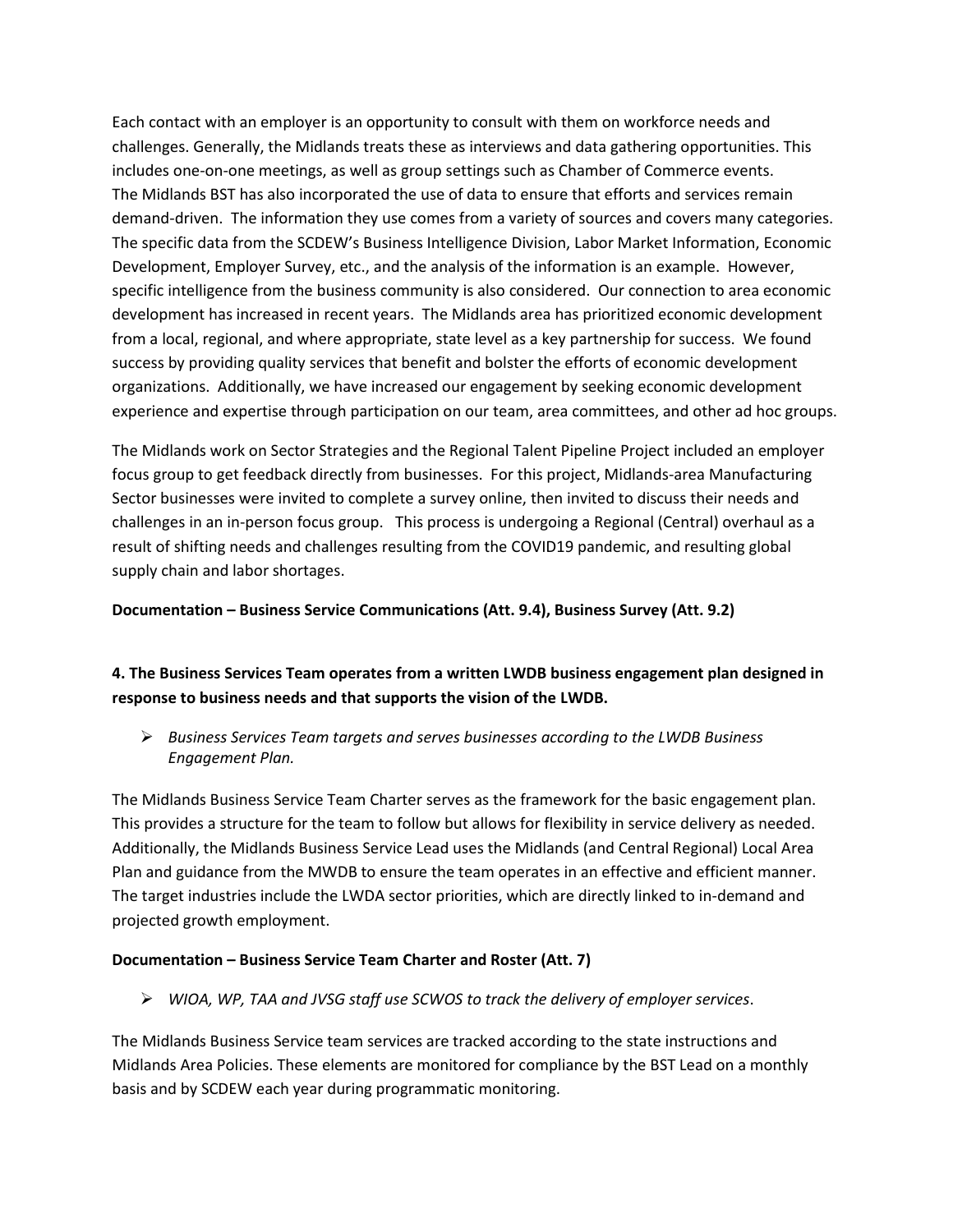**Documentation – Business Services SCWOS Employer Account Management (Att. 9.3), State Instruction 17-01 change 3 (Att. 1.4)**

# **5. There is a link between the activities of the Business Services Team, economic development and education entities.**

- *There is evidence that the Business Services Team maintains partnerships with the appropriate education and economic development agencies. Such evidence includes:*
	- o *The relevant economic development and educational entities are engaged in strategic planning sessions and business forums.*
	- o *Information on new companies locating to the area, leaving the area, expanding and contracting, and the occupations/industries expected to expand or decline is shared with the Business Services Team.*

Midlands BST maintains strong connections with Economic Development, Adult Education, and K-12 in service to the Business Community. These groups actively participate in the Business Services Team and Team meetings.

Sector Strategies are another example of these connections. The Midlands area has prioritized economic development from a local, regional, and where appropriate, state level as a key partnership for success. We found success by providing quality services that benefit and bolster the efforts of economic development organizations. K-12 connections include area schools, Adult Education, and the Midlands Education Business Alliance (MEBA).

Economic Development (County, State, readySC) entities include the Midlands Business Services Team at the appropriate levels of new company locations and expansions. Examples of projects include Mark Anthony Brewing and CAIF.

# **Documentation – Business Service Team Charter and Roster (Att. 7), Business Services Communications (9.4), and Midlands Local and Regional Plans**

# **6. Satisfaction with both processes and outcomes is measured for existing business customers.**

- *The LWDA has implemented an employer feedback system that measures employer outcomes and satisfaction.*
- *The LWDA Business Engagement Plan outlines the survey tools, methods and protocols used to implement the employer feedback system.*
- *The workforce area disaggregates the data for analysis and action by the LWDA.*

The Midlands Area has developed a customer satisfaction survey tool for businesses to provide feedback to the Team. The survey is web-based [\(https://survey.alchemer.com/s3/6779616/Employer-](https://survey.alchemer.com/s3/6779616/Employer-Satisfaction-Survey)